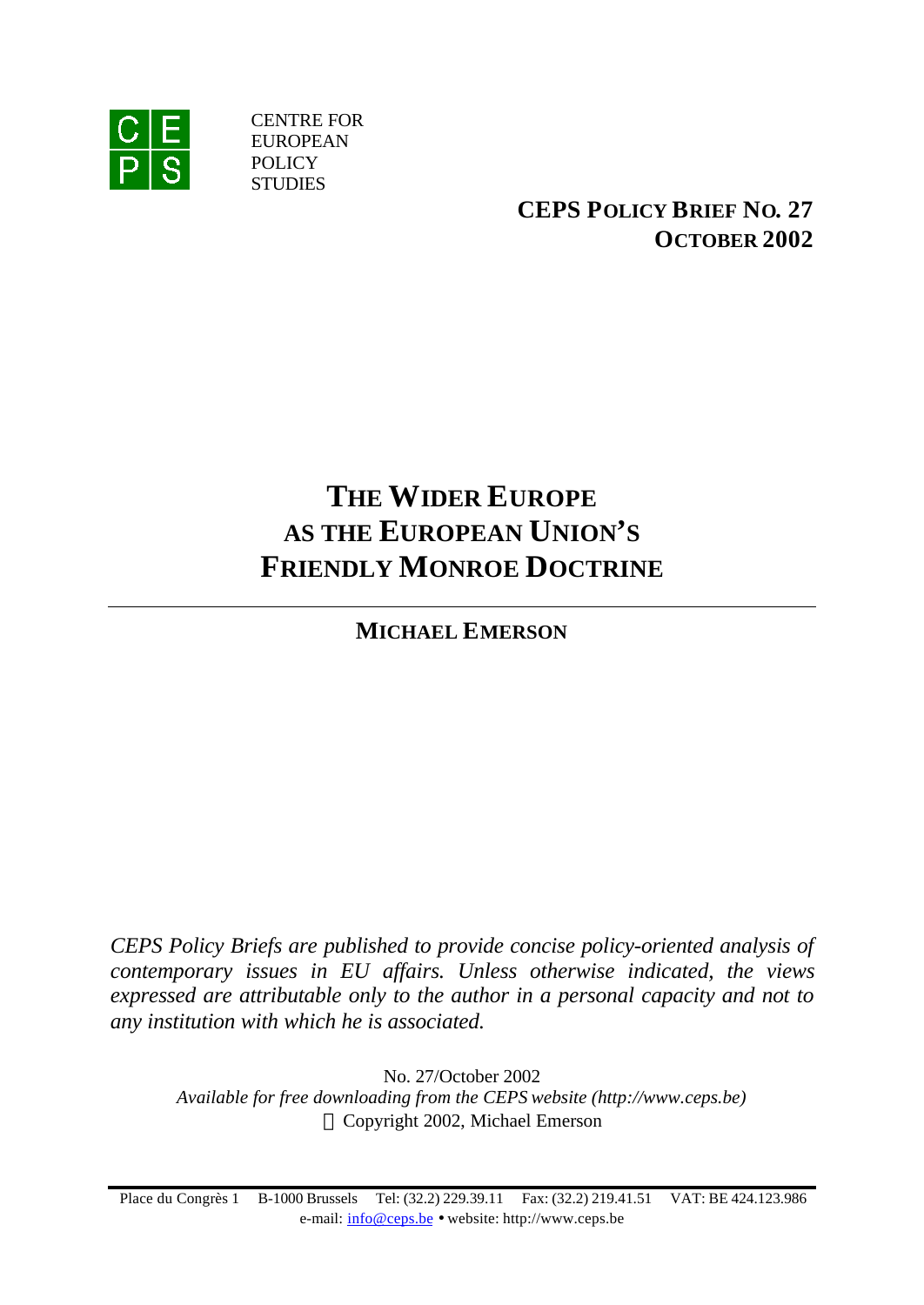# **THE WIDER EUROPE AS THE EUROPEAN UNION'S FRIENDLY MONROE DOCTRINE**

*CEPS Policy Brief No. 27/October 2002*

### **MICHAEL EMERSON\***

he *'Wider Europe'* may, and certainly should, become one of the big next issues on the policy agenda of the European Union following the enlargement decisions to be taken in Copenhagen in December. Indeed the proctical co issues on the policy agenda of the European Union following the enlargement decisions to be taken in Copenhagen in December. Indeed the practical concerns raised by the forthcoming enlargement for the EU's periphery to the North, East and South are already crowding in. A new vocabulary is sprouting up in Brussels, call it as you wish: 'Wider Europe', or 'Proximity Policy', or 'Neighbourhood Policy'.<sup>1</sup> What is certain is that the Wider Europe will not go away.

US policy is another reason why. The new US security strategy, published on 20 September, declares:

It is time to reaffirm the essential role of American military strength. ... America will act against [such] emerging threats before they are fully formed. ... In exercising our leadership we will respect the values, judgement and interests of our friends and partners. Still we will be prepared to act apart when our interests and unique responsibilities require.

Thus the Bush doctrine is military, pre-emptive and unilateral. This is the language and method of the main strategic ally of the EU, but it is not the language or the method of the EU. The differences have been captured by Robert Kagan in a recent, instantly famous but questionable article:

Europe is turning away from power, or to put it a little differently, it is moving beyond power into a self-contained world of laws and rules and transnational negotiation and cooperation. It is entering a post-historical paradise of peace and relative prosperity, the realization of Kant's 'Perpetual peace'. The United States, meanwhile remains mired in history, exercising power in the anarchic Hobbesian world where international laws

<sup>\*</sup> Senior Research Fellow, CEPS. This paper was first presented at the Baltic Sea Forum on the Future of the Enlarged European Union, Mariehamn, Åland Islands, 3-4 October 2002. The author is grateful to Elizabeth Nauclér, for sources of information and advice on the Åuland Islands, of which she is Head of Administration.

<sup>&</sup>lt;sup>1</sup> The EU foreign ministers Council, meeting on 30 September, added to the lexicon with an agenda item entitled 'New Neighbours Initiative'. This session discussed in particular relations with Ukraine, Moldova and Belarus, with a view to the European Council in Copenhagen in December adopting conclusions. The Council ... 'also underlined that, beyond the question of Eastern neighbours, the broader question of 'wider Europe' deserved consideration' – which is less than sensational diplomatic language.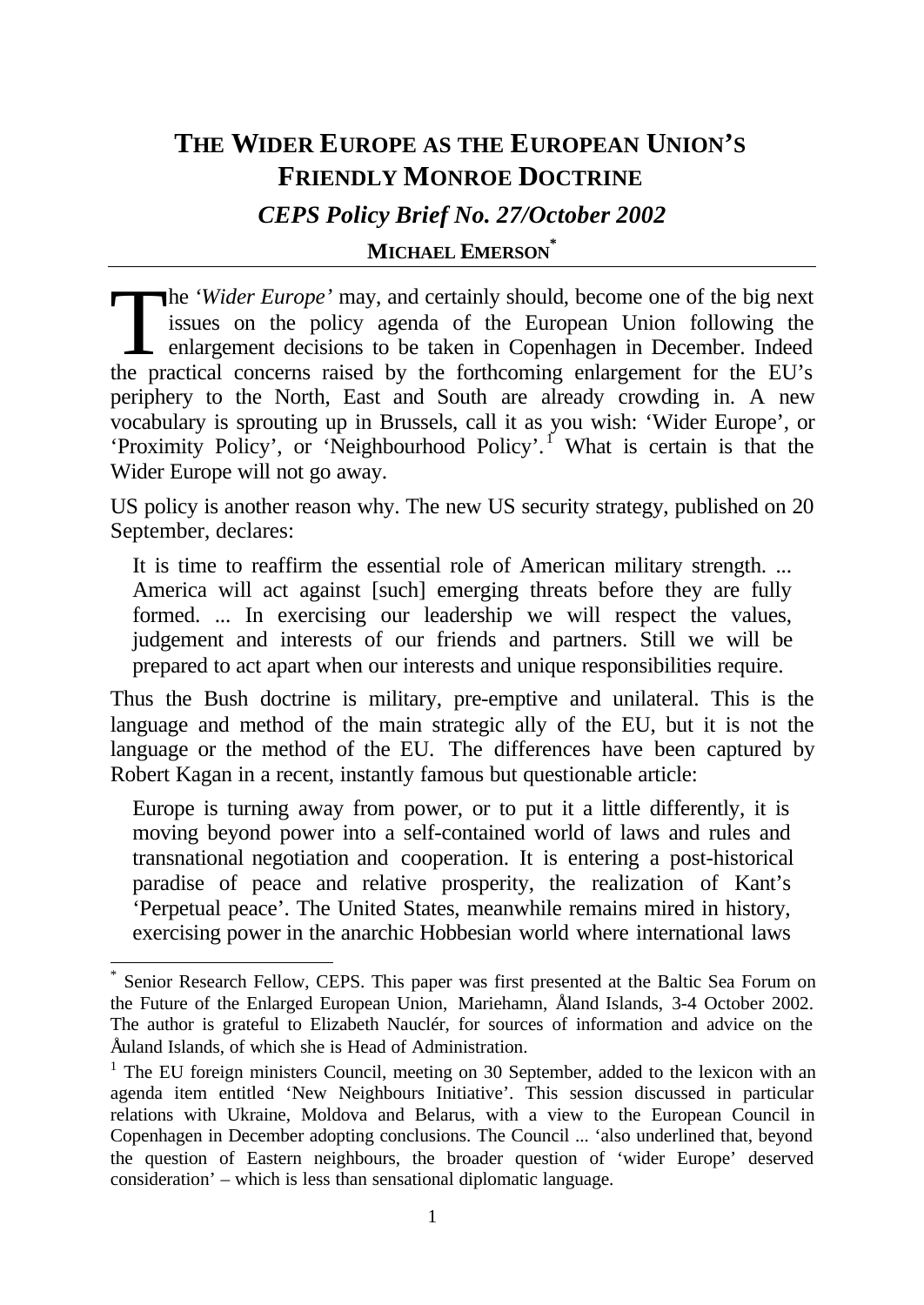and rules are unreliable and where true security and the defence and promotion of a liberal order still depend on the possession and use of military might. That is why on major strategic and international questions today, Americans are from Mars and European are from Venus (Kagan, 2002).

The EU has to set out where it stands in the world. Its first concern is the stability of its own neighbourhood, the Wider Europe. If the Bush global doctrine has been laid out with brutal clarity, what is EU doctrine for the Wider Europe?

It is suggested that the European Union regards the Wider Europe as its area of vital concern. This may be defined in two ways: geographically and normatively.

Geographically the Wider Europe starts with the whole of the Council of Europe map, which includes all the European states of the former Soviet Union except Belarus. This has both political and geographic clarity and coherence. However our area of vital concern must be extended to include also the whole of the Mediterranean basin, Arabia and the Persian Gulf, which needs now a single name, such as the Greater Middle East.

Normatively the idea of 'vital concern' is intended to mean exactly what the words suggest. The point is that this is different from the idea of 'vital interest', which has connotations of geo-political or hegemonic ownership, and which is not intended here.

Today the European Union is a powerful integrating force in the Wider Europe, but a weak foreign policy actor. It is quite obvious that this foreign policy performance has now to be upgraded. The EU aspires to global influence also, and has some already, but it first needs to get better organised for the Wider Europe. This will require institutional changes. Then the normative difference that Kagan refers to should lessen. In the Wider Europe, the EU would not be seeking to expel the US global power as a crude copy of the Monroe doctrine.<sup>2</sup> Rather, it would seek to cooperate with the US to the point of taming those of its wilder and idiosyncratic aspects that objectively give rise to European concerns. The Wider Europe could therefore be the subject of a friendly kind of European

 $\frac{2}{2}$  On December  $2<sup>nd</sup>$ , 1823, President Monroe's message to Congress included the following statement: ' ... the occasion has been judged proper for asserting, as a principle in which the rights and interests of the United States are involved, that the American continents, by the free and independent condition which they have assumed and maintain, are henceforth not to be considered as subjects for future colonization by any European powers ...'.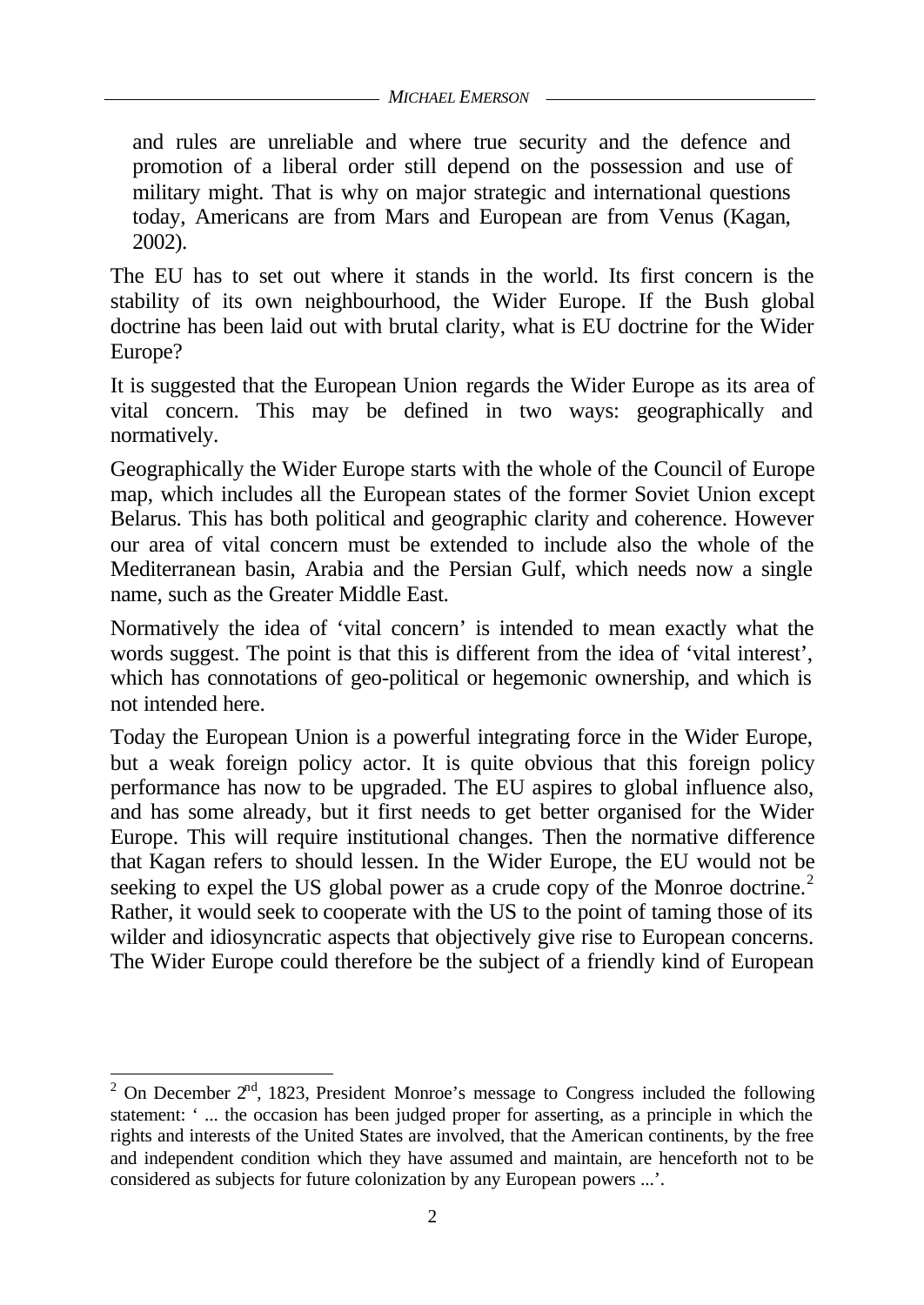Monroe Doctrine,<sup>3</sup> suited of course for a  $21<sup>st</sup>$  century Europe, which is not only post-colonial but also post-modern.

Before going into these matters of high principle, let us keep our feet firmly on the ground, and begin with a rapid *tour d'Europe*, or more precisely of the borderlands of the Wider Europe. Let us look at the issues as they jump out at us on this journey.

# *Tour d'Europe*

l

Like any well-planned journey, it should proceed geographically, and let us start where we are now, in the middle of the Baltic Sea.

(1) So here we are on the *Åland Islands.* I have admired for some time from afar this jewel in the crown of post-modern Europe. What do we mean by that? More precisely – for those who do not yet know – Åland Islands are a model case of an *autonomous, unilingual, demilitarised, neutralised, externally guaranteed and otherwise potentially irredentist entity in an asymmetric, dyadic, bi-cultural, quasi-federative state embedded in Europe's integrative system of multi-tier, post-modern governance, epitomising the 21st century Europe of the regions.* Would it be easier just to say the Åland Islands model? Yes, maybe, but that would be too parochial. To say *multi-cultural, post-modern Europe* would be a better if not very precise abbreviation. This broad model is more relevant to the Wider Europe outside than may be immediately obvious, especially when taken together with other examples such as the Belgian model to which I return later.

The Åland Islands model has several interesting features, beyond many details that are rather standard regional autonomy provisions (see Annex A for some details). One is the history of how the Åland Islands question was settled by the League of Nations in 1921 as a model case of conflict prevention, for what otherwise could have seen Finland and Sweden at war over a classic case of irredentist secession (one can make a painful comparison with how the OSCE has not been able to resolve the Nagorno Karabakh conflict – see below). A second is the formulation of the role of the guarantor powers over demilitarisation, which is reproduced in Annex B (the proposed draft agreement for resolution of the Moldova-Transniestria dispute could draw inspiration here – again see below). A third is how regional citizenship is legally formalised, beyond the familiar but often fuzzy notions of regional identity. Regional citizenship (right of domicile) is only granted at the discretion of the Åland authorities. This is recognised in the passports of Åland citizens, which show

<sup>&</sup>lt;sup>3</sup> I am grateful to Kemal Kirisci for making available to me the remarkable book by Richard Coudenhove-Kalergi published in 1926, *Pan-Europe,* in which the author makes an early plea for a European Monroe doctrine: 'A hundred years later than America, Europe must proclaim to the world its own Monroe doctrine: Europe for the Europeans!'.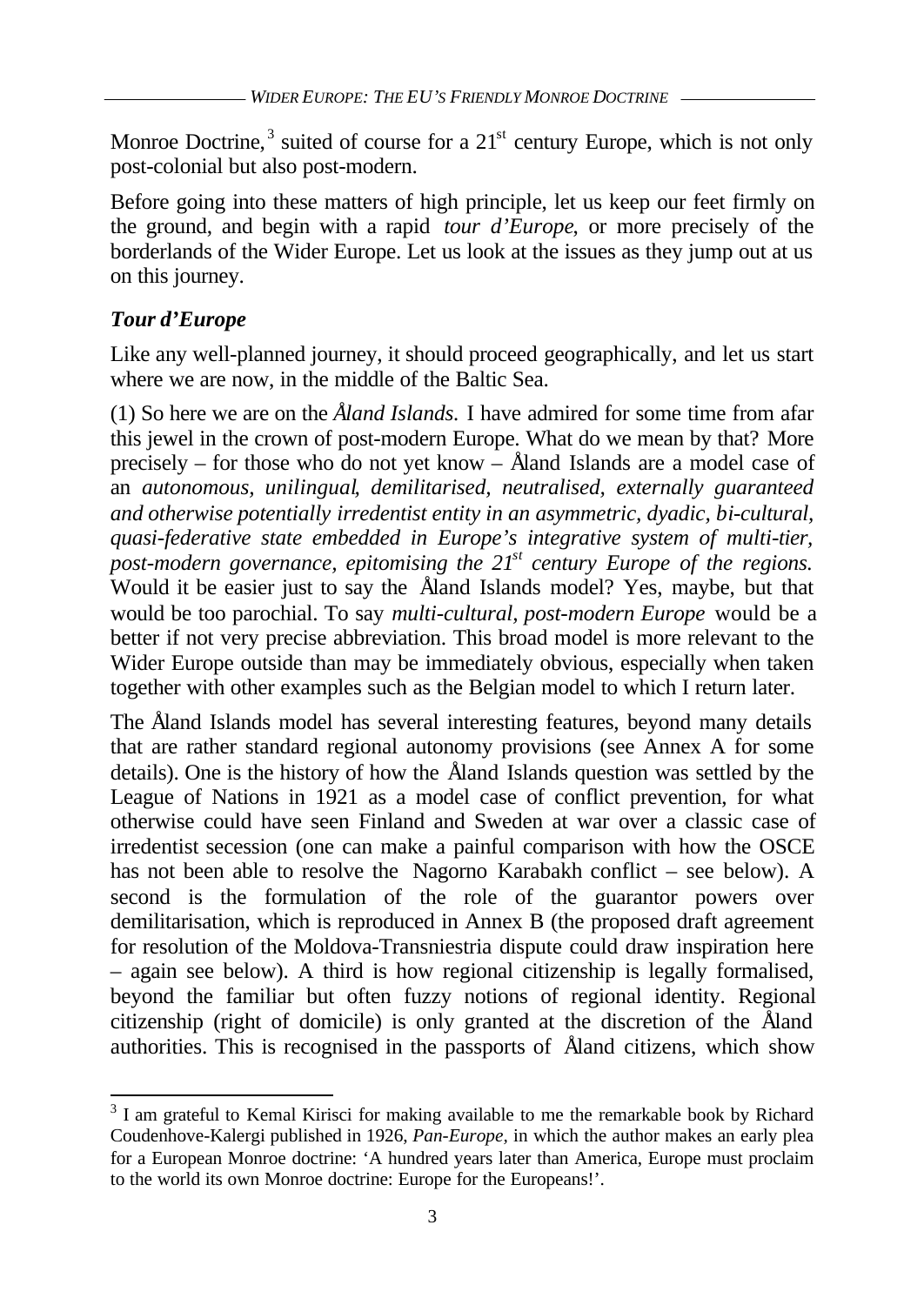three identities listed on the cover: European Union, Finland and Åland. To the best of my knowledge there is no other case in the European Union of this formal recognition of three-level official identity. This detail might prove politically useful in conflict resolution formulas elsewhere, such as Montenegro, well as for some constitutional regions of the European Union. *The general issue here is how the European system can accommodate ethnic diversity within and across national-cultural frontiers.*

(2) We take a short flight now to nearby *Norway, which shares with Iceland and Liechtenstein the European Economic Area.* The European Economic Area was invented to keep the almost-member states of the Nordic area content outside. It did not, as Finland and Sweden showed. But also in our recent study *Navigating by the Stars* (Emerson et al., 2002), we doubt whether it is going to be politically sustainable for Norway and Iceland either, since the system is not static. As the EU system develops, these two countries find themselves increasingly policytakers, but not policy-makers, which is rather undemocratic. It seems that Iceland may jump ship next, and apply for full membership. *The issue is the lack of democratic legitimacy of the status of close associate or 'virtual' member state.*

(3) We now sail along the *Arctic Circle in the Barents Sea and on to the Yamal peninsula.* The potential here for diversifying EU's oil and gas supplies is important, as with other parts of Russia. Let us take North-West Russia region as standing for the overall potential for expanded oil and gas production from Russia. New estimates are beginning to circulate among sector experts, suggesting that the recent rise in Russian oil production is not just a blip due to the 1998 devaluation, but the beginning of a profound new trend that could lead to a tripling or more of Russian (plus Kazakh and Azeri) net exports over the next 20 years. This leads into the rules of the game for huge new investments in this sector. Here the EU-Russia energy dialogue has just scratched the surface. *The issue is the EU's possible diversification away from the Gulf oil supplies, which would massively deepen the EU-Russian strategic partnership.*

(4) Back down into the Baltic, we stop in *St. Petersburg.* Peter the Great's window on Europe approaches its  $300<sup>th</sup>$  birthday next year, exactly when the EU is signing its Treaties of Accession with the three Baltic states. The Baltic Sea becomes an EU lake, with just two small Russian windows onto it. How ironic if the windows become more closed at the time of this  $300<sup>th</sup>$  anniversary. The structure and purpose of Baltic Sea cooperation is probably already being rethought. The Russian side has for its part much to reflect upon. St. Petersburg has glittering attractions, and all the world is delighted to see the Marinsky ballet there at the height of artistic achievement. But the city has not generated a good enough reputation as an international business environment. *One issue is how*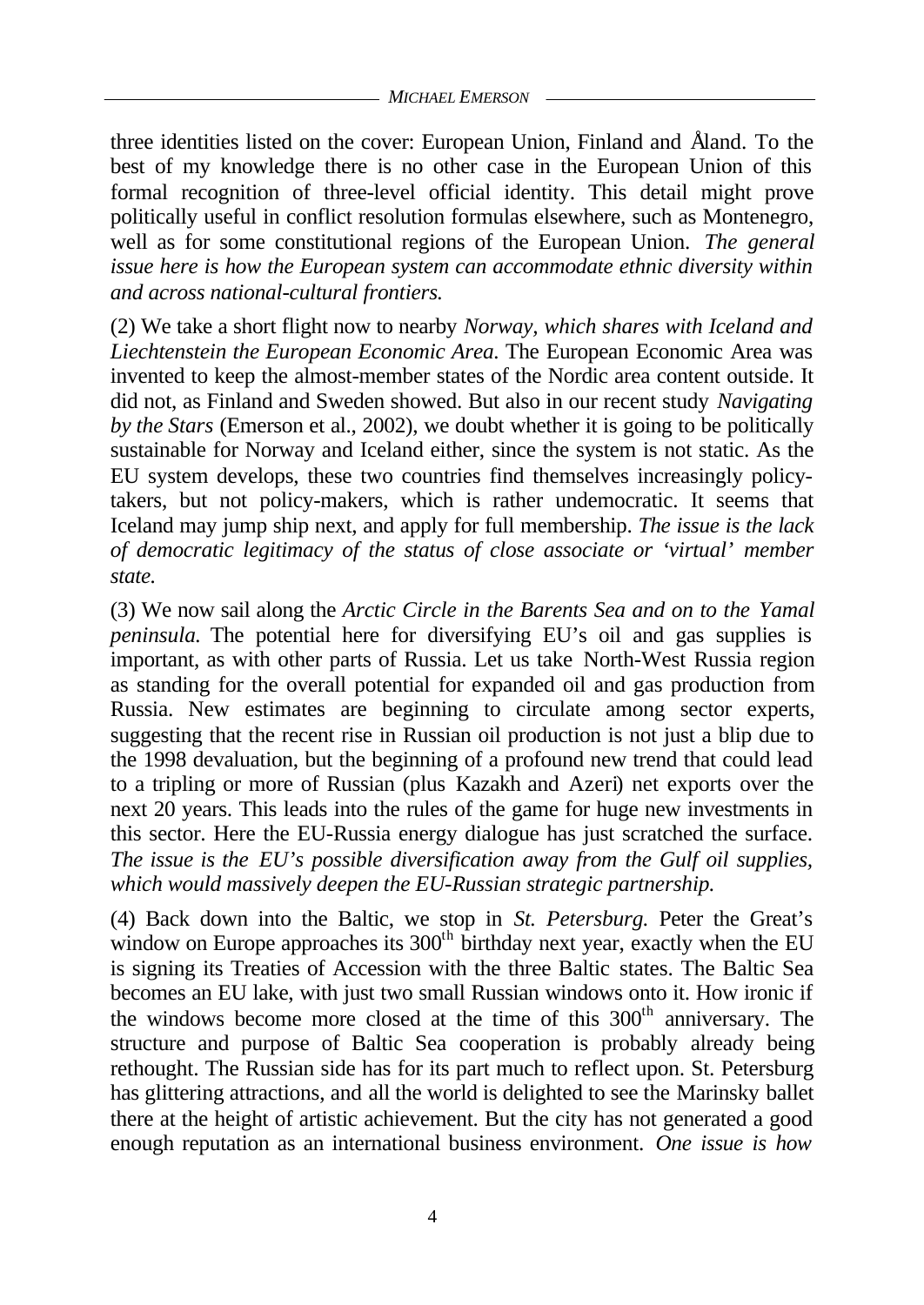# *make the best of sub-regional cooperation across the EU's new borders, but the bigger issue for Russia is how really to get St. Petersburg moving.*

(5) We drive down the Baltic coast, and pause at the crossing into Estonia between Ivangorod and Narva. We admire the two fortresses, one very Russian, the other very Germanic, glaring at each other across the Narva river. This brings us to reflect on the future status of the *ethnic-Russian communities in the Baltic states.* These people now divide into three categories, those that have acquired Baltic citizenship, those that have Russian citizenship, and those who remain stateless persons. The accession of the three Baltic states poses questions that are not unique, but are here present on a large scale. The general issue is the rights of non-EU citizens, notably for travel, residence and employment, not only in their host country but in the whole of the rest of the EU. According to a recent draft directive of the EU all legal, long-term residents of the EU that are not EU citizens will have full rights of travel, residence and employment throughout the EU (the text explicitly includes stateless persons, not just foreign nationals, in this category).<sup>4</sup> This seems an enlightened approach and opens up the entire enlarged EU space for this substantial Russian population. They may come to be known as the EU's 'new Euro-Russians', like the million 'new Russians' in Israel. *The issue is the rights of non-citizens legally resident in the EU, which now acquires heightened importance in the context of EU enlargement and the Wider Europe.*

(6) We drive further down the road to *Kaliningrad,* for whom the imminent impact of Schengen rules has risen to the top of the EU-Russian agenda at summit level*.* After a year of talks over Russian demands the Commission came up on 10 September with a set of ideas, including: opening of discussions on the conditions for visa-free travel between the EU and Russia as long-term objective; in the meantime a special 'Facilitated Transit Document' for travel by road or rail between Kaliningrad and the rest of Russia; study of the feasibility travel by visa-free non-stop high-speed trains between Kaliningrad and the rest of Russia.<sup>5</sup> The Council of the EU on 30 September showed support for the Commission proposals. *The issue here is adaptability of Schengen policies, so as not to become a new Berlin Wall.*

(7) We may take the train now to Minsk, thinking ahead for the non-stop, highspeed, visa-free train service, passing the EU's direct frontier with *Belarus,*

<sup>&</sup>lt;sup>4</sup> This proposal seems to bear out Dmitri Trenin's perceptive remark in his book 'The End of EurAsia': ' … from a Russian point of view, supporting Baltic membership of the EU and letting Europe … take care of the minorities problem in the Baltic states is the most sensible approach' (Trenin, 2000).

<sup>&</sup>lt;sup>5</sup> See a detailed set of proposals for a 'Friendly Schengen Border Regime' in 'The Elephant and the Bear', (Emerson, 2001).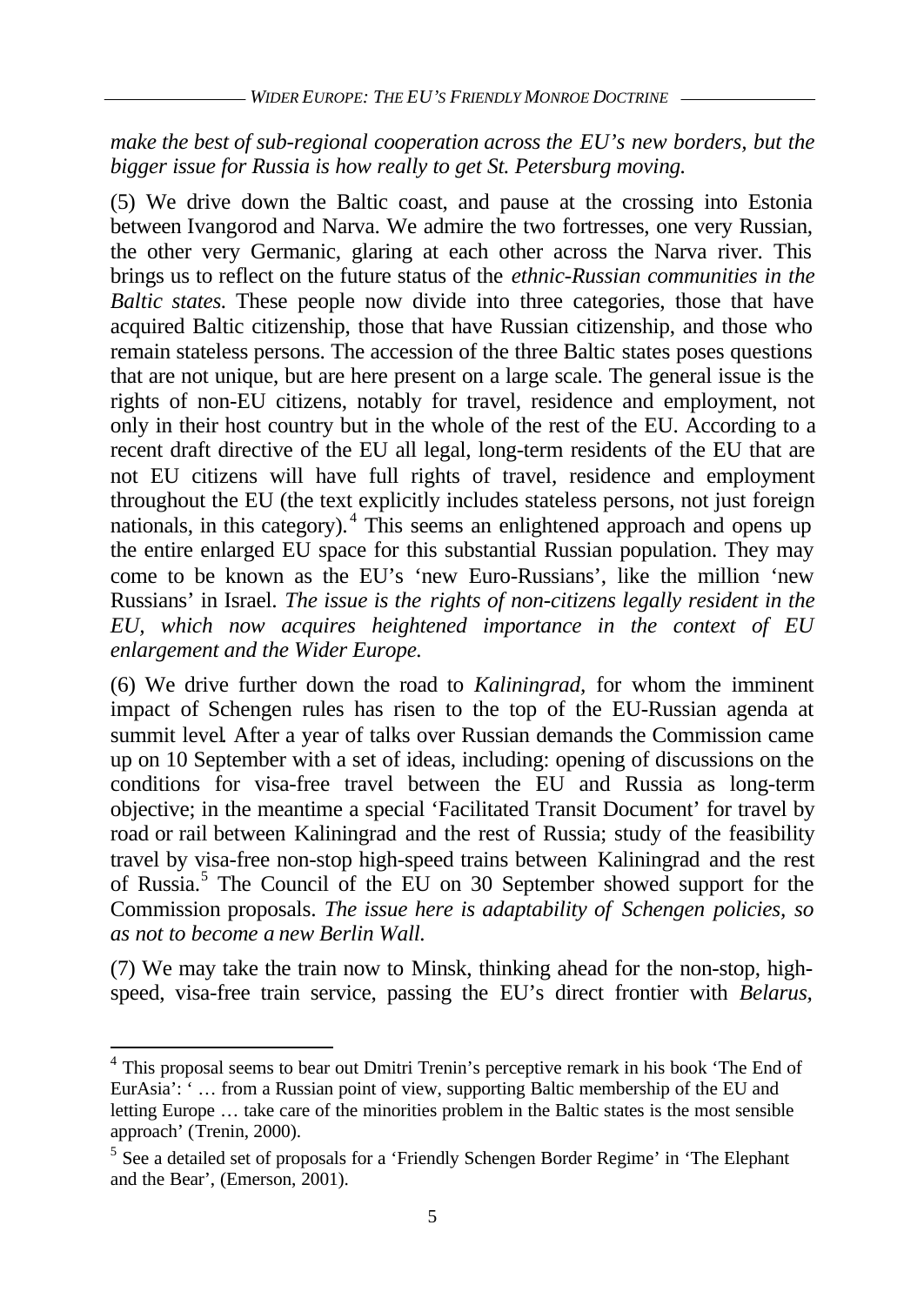Europe's only serious dictatorship.<sup>6</sup> Two trends are at work: deteriorating economic, societal and humanitarian conditions there, and Lukashenko's continuing attempt to re-integrate with Russia and, apparently, to become president of the Union. So far these tendencies have not posed acute issues for EU foreign policy. Maybe the EU should cooperate with Russia to encourage a regime change there*.* The Belarus file may just be sleeping. It could turn nasty. We can discuss whether the Arab world is ready for democracy, but for Belarus the question is both ridiculous and tragic. *The issue for the EU is how to deal with a near 'pariah' regime on its borders.*

(8) Driving now down the road into *Ukraine*, here we find a leadership that wants the opposite, namely EU membership for the long-run, and associate membership of the EU in the medium-term. The new EU member states bordering Ukraine will certainly request the EU to put relations with Ukraine high up on the priorities. The EU does not want today to encourage premature aspirations for full membership, nor accidentally enhance the standing of its present dubious leadership. However it will need to work harder at finding an effective incentive and dignified European perspective without offering premature membership hopes. Given the huge importance of Ukraine on the European map, there is a solid case for working out a specific association agreement model, with a perspective of ultimate EU membership. This ought now to be taking shape at the level of policy planners. CEPS joins with think tanks of Ukraine and Poland to work up such ideas. EU foreign ministers begin to discuss the future of relations with the new neighbours – Ukraine as well as Belarus and Moldova – under their 'Wider Europe' agenda heading. *The issue is how to develop concepts, mechanisms and road-maps suited to the aspirations of states of the Wider Europe that have the long-run objective of EU membership.*

(9) We now drive on the short distance to the *Balkans.* Great progress has been made in the last few years. US military power was needed to stop Milosevic, but since then the European model of progressive integration has taken over and seems to be working. The Stability Pact was not of the essence in this. It was and is only a secondary mechanism. More important is the Stabilisation and Association Process, which is now working as pre-pre-accession method. The general issue for the EU strategy for the region is how to sustain the momentum and credibility of this pre-pre-accession process, when the time horizon for full accession is many, many years ahead. Croatia, for example, plans to open formal procedures requesting full membership early next year, as soon as the Copenhagen decisions are made. With several further years of transition and reform work – maybe five to ten – Croatia could become an entirely eligible

<sup>&</sup>lt;sup>6</sup> Belarus' application for membership of the Council of Europe was suspended at the request of the EU in 1998, following suspension of its special guest status in 1997.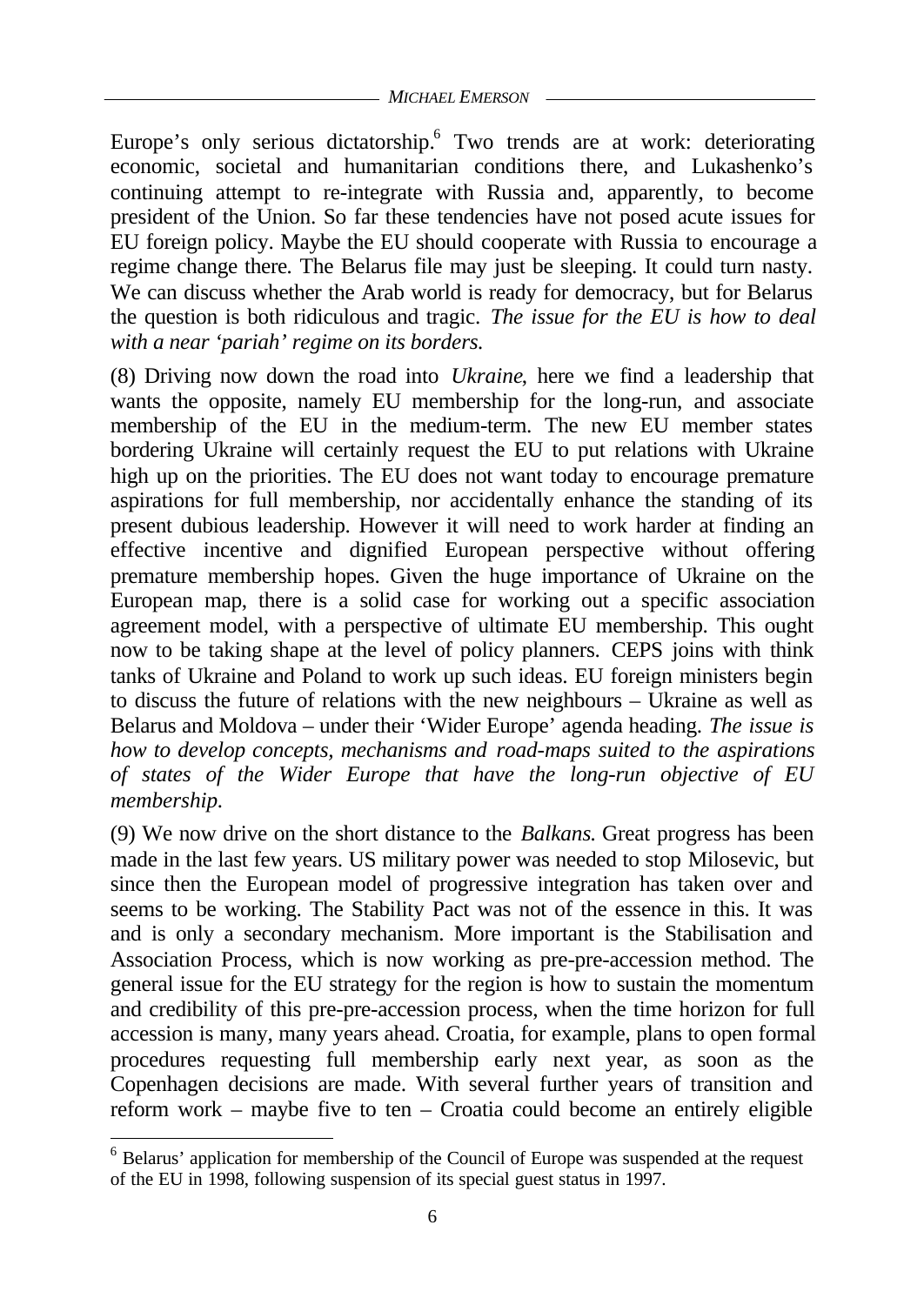candidate, a natural extension of the EU down the Adriatic coast from Slovenia. But so will other states of the former Yugoslavia become plausible candidates in due course too, but probably over a longer time horizon. *Two issues here of general significance: first, how the EU could give sufficient substance to the association process to remain politically motivating, when the time horizon for full membership is distant (a variant of the same question arising for Ukraine); whether and how the EU constitution and institutions can be made capable of absorbing many more small states, with the total rising maybe to 30 or 35?*

(10) The different Balkan cases highlight some more sharply pointed issues. Let us look first at a new state called *Serbia and Montenegro.* It is a thin federative, two-entity, asymmetric structure. Many have doubted that it has enough substance to hold together. However it seems to be one of several examples of a new type, sometimes called a 'common state', because neither the words federation nor confederation fit. The 'common state' has the prospect of EU membership in due course, with EU policies serving to re-unify the initially more decentralised state. This is also a specifically European conflict resolution model. The 'common state' survives inter-communal tensions because it is very decentralised; but it holds together because of the overarching structures and policies of the EU, and perspectives accession to the EU only as a single member state. *The issue is identification of a European 'common state' model, which can serve to resolve or avoid conflict, and becomes part of the EU integration and enlargement process.*

(11) Similar issues arise in *Bosnia and Kosovo*, but with the difference that today's starting points consist of international protectorates regimes. In both cases the ultimate destination of full integration into the EU is seen as the only way ethnic diversity can be maintained peacefully. In due course these systems will have to graduate out of their only semi-democratic condition into proper democracy. But will they become normal modern states before jumping into the post-modern world of EU? Or, on the contrary, may the more plausible strategy for them to become increasingly integrated into EU policy regimes before dropping the high representative. Various models exists for not-yet-members to join EU policies, such as the customs union (Turkey), the single market (Norway), and the euro monetary area (Kosovo, Montenegro), before full membership. In the policing and judiciary also, for example, the EU can buttress the still weak state regimes. The general idea could be to move quite fast into virtual EU membership in many areas of policy, well before the ultimate step of full political membership. But only the perspective of full membership provides sufficient motivation and democratic legitimacy to sustain the process. These are ideas CEPS has advocated for several years.<sup>7</sup> *The issue is identification of variants of the European 'common state' model of ethnic conflict resolution, in*

l 7 See *The CEPS Plan for the Balkans* (Emerson et al., 1999).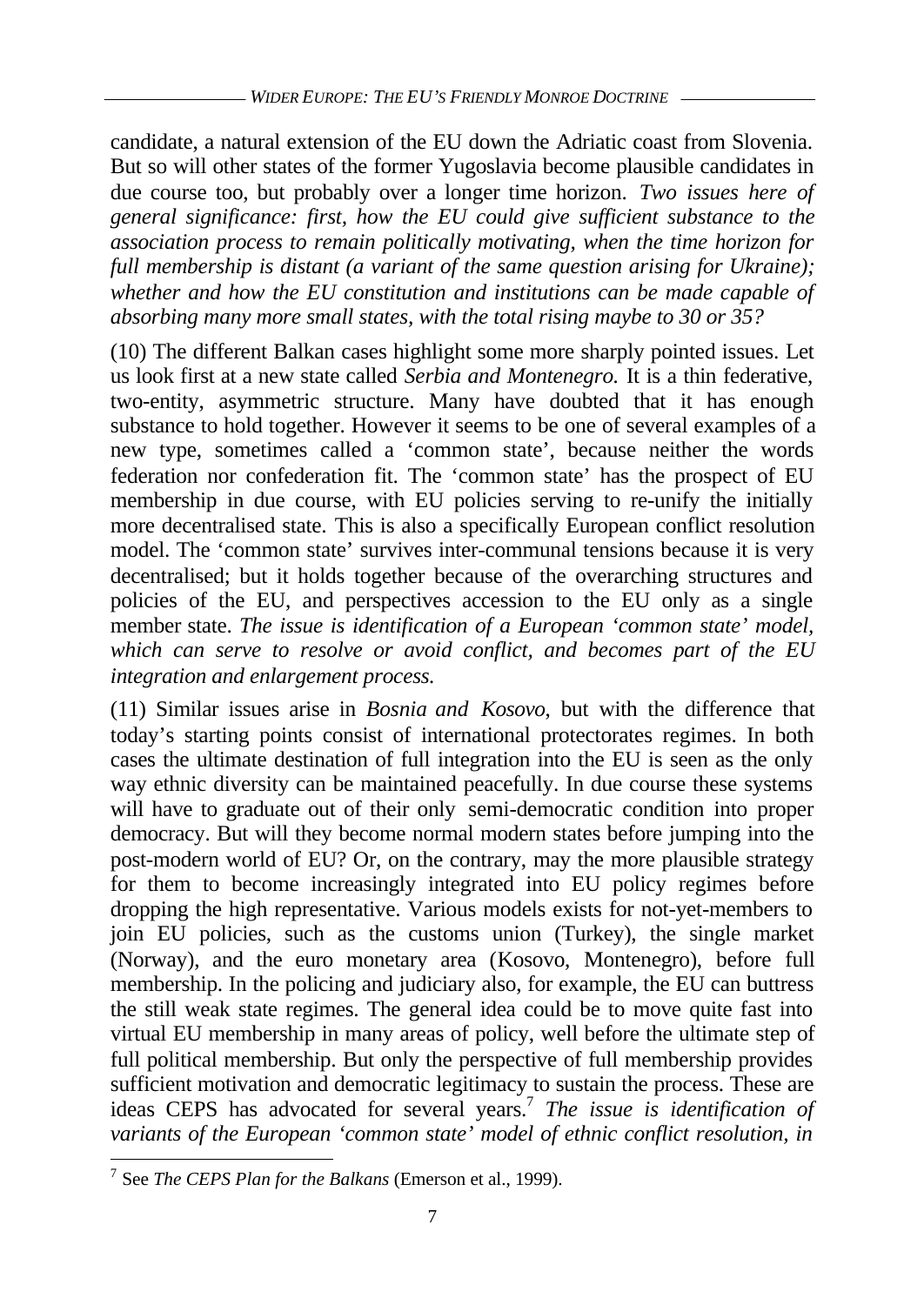*which the EU (with the UN and the NATO for a time) supply the overarching power under temporary trusteeship arrangements in the expectation of accession later.*

(12) We make a slight detour out of the Balkans now into *Moldova*. The same general issue is posed as with Ukraine, namely that of a future EU borderland state that aspires to a European vocation. As for Ukraine the issue is how to devise appropriate incentives without premature expectations.<sup>8</sup>

Across the Dniester River, Tiraspol has all the hallmarks still of an outpost of the Russian empire, to be defended against the Ottoman Turk. On a recent visit there we heard the foreign minister of the unrecognised secessionist republic of Transniestria show surprising knowledge of the Åland Islands model, as well as the new Serbia and Montenegro and the current negotiations over Cyprus. There is a new proposal from Russia, Ukraine and OSCE to federalise Moldova and regularise the situation of Transniestria. The present draft sets out very wideranging but poorly specified powers of three guarantors – Russia, Ukraine and OSCE (it is not even clear whether they can act individually or only collectively).<sup>9</sup> One may think of this proposal as an intra-CIS variant of the 'common state' models we have been discussing, with the overarching powers of the guarantors standing by to hold together a thin or fragile federative structure. One may also bear in mind the old Cyprus constitution that gave poorly specified powers to the three guarantors, which resulted in unilateral invasion by one of them. *One issue for Moldova is the search for a 'common state' solution to a secessionist conflict most plausibly within an OSCE framework, as for the secessionist conflicts in the Caucasus. In addition there is the issue of appropriate incentives from the EU to a future EU borderland state that asserts its European vocation.*

l <sup>8</sup> Moldovan foreign minister Nicolae Dudau has reacted strongly to Romano Prodi's remarks in La Stampa of 15 October*: 'As far as Russia, Ukraine, Moldova and counries of the southern Mediterranean are concerned, including Israel, you can link together many things – but not institutions'.* To which Minister Dudau replied, inter alia: *'We expect from the EU at present more political support in identifying the best solution to the Transniestrian problem and more assistance for the stabilisation and post-confict recovery of the country. .... We consider that the decision to draw a new division line on Prut River between the European Union and other part of Europe would be a regrettable political mistake. We are concerned about the fact that the EU could adopt an unfavourable position regarding its future relationship with the republic of Moldova. We express our hope that the assertions of Mr Prodi do not reflect the official position of the EU'*. The present author sympathises with the view of Minister Dudau on this point.

<sup>9</sup> For the text of this proposal and a critique of it, see B. Coppieters and M. Emerson, *Conflict resolution for Moldova and Transniestria through federalisation?,* www.ceps.be*, 'CEPS Policy Brief No. 25'*. Annex B below gives the text of the more sophisticated guarantee clause adopted by the League of Nations for the Åland Islands in 1921.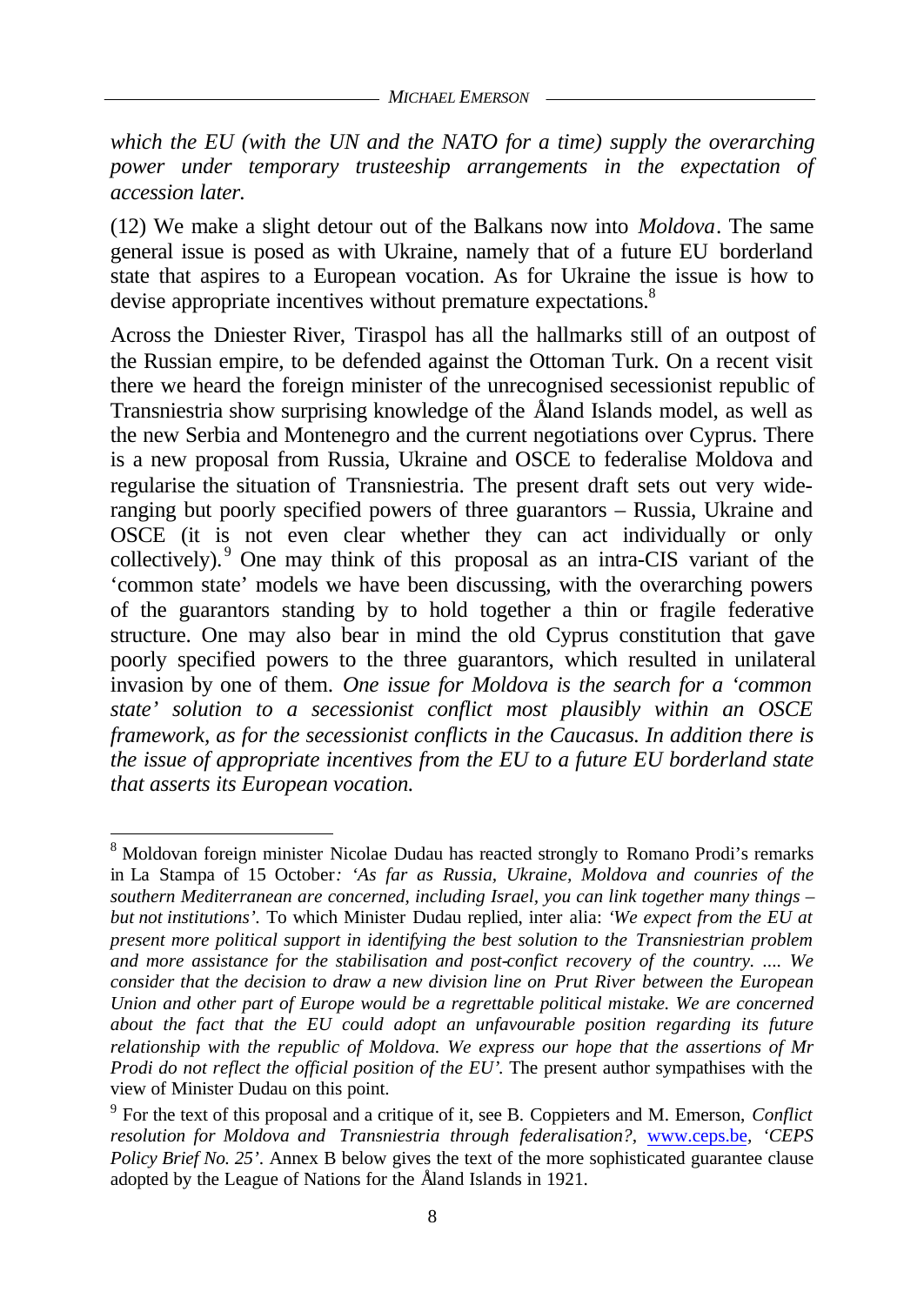(13) Crossing the Black Sea, we reach *Turkey*. Despite its apparently chaotic politics and unstable economics, this country seems to be making a pro-European choice, which will be confirmed or otherwise in the elections on November 3. This may not be so surprising, given the palpable risks of war, turmoil, fundamentalist Islam and chaos in prospect for the Arab world next door. Turkey thus presents the most dramatic need for the EU to devise operational ideas in the 'virtual membership' category, in order help Turkey's consolidate its secular, Westernising Islam – a programme of 21st century Kemalism, as a colleague has put it.  $\frac{10}{10}$  A possible agenda can be sketched. First could be upgrading of the customs union towards full participation in the single market (as in European Economic Area). This would raise the major issue of free labour movement, with the EU facing in any case the need to accept more immigrants soon, because its own demographic trend is so weak. Second could be consideration of full euroisation of the Turkish monetary system before accession, which Mr Dervis has shown interest in (and reasonably so when one compares Ecuador's successful dollarisation versus Argentina's sovereign monetary agonies). Here also EU doctrine should become more open. Third would be active association with the EU's foreign, security and defence policies (with resolution of course of the current impasse over EU access to NATO assets). Fourthly could be a programme of association with the EU's Justice and Home Affairs policies for evidently important reasons (to assure conditions for free movement of labour, help in the fight against terrorism, etc.).<sup>11</sup> Fifthly could be co-sponsorship of activity to promote the cause of secular Islam and harmony of the cultures, both within the EU and the Arab and Judaic worlds. *The issue is yet another need for the EU to devise powerful pre-accession incentives and political structures, and so in the case of Turkey to consolidate the major southeastern flank of the Wider Europe.*

(14) This would fit perfectly of course with resolution of the *Cyprus* problem, for which CEPS recently published detailed proposals, which would be another variant in the family of 'common state' constitutions.<sup>12</sup> Here the particularity is that EU accession should happen simultaneously with conflict resolution and adoption of a new constitution. Again the model should be neither a classic federation nor confederation. Instead it would be a kind of double-decker federation, with the EU tier serving to hold together a deliberately thin federative structure, which otherwise would blow apart. The actual model to build on is that of Belgium, as a bi-communal, decentralised, federative member state of the EU. The negotiating parties have acknowledged the interest of this Belgian model, and it is to be hoped that there will be a rapid move towards

 $10$  See Tocci, 2001.

 $11$  See Kirisci, 2002.

 $12$  See Emerson and Tocci, 2002.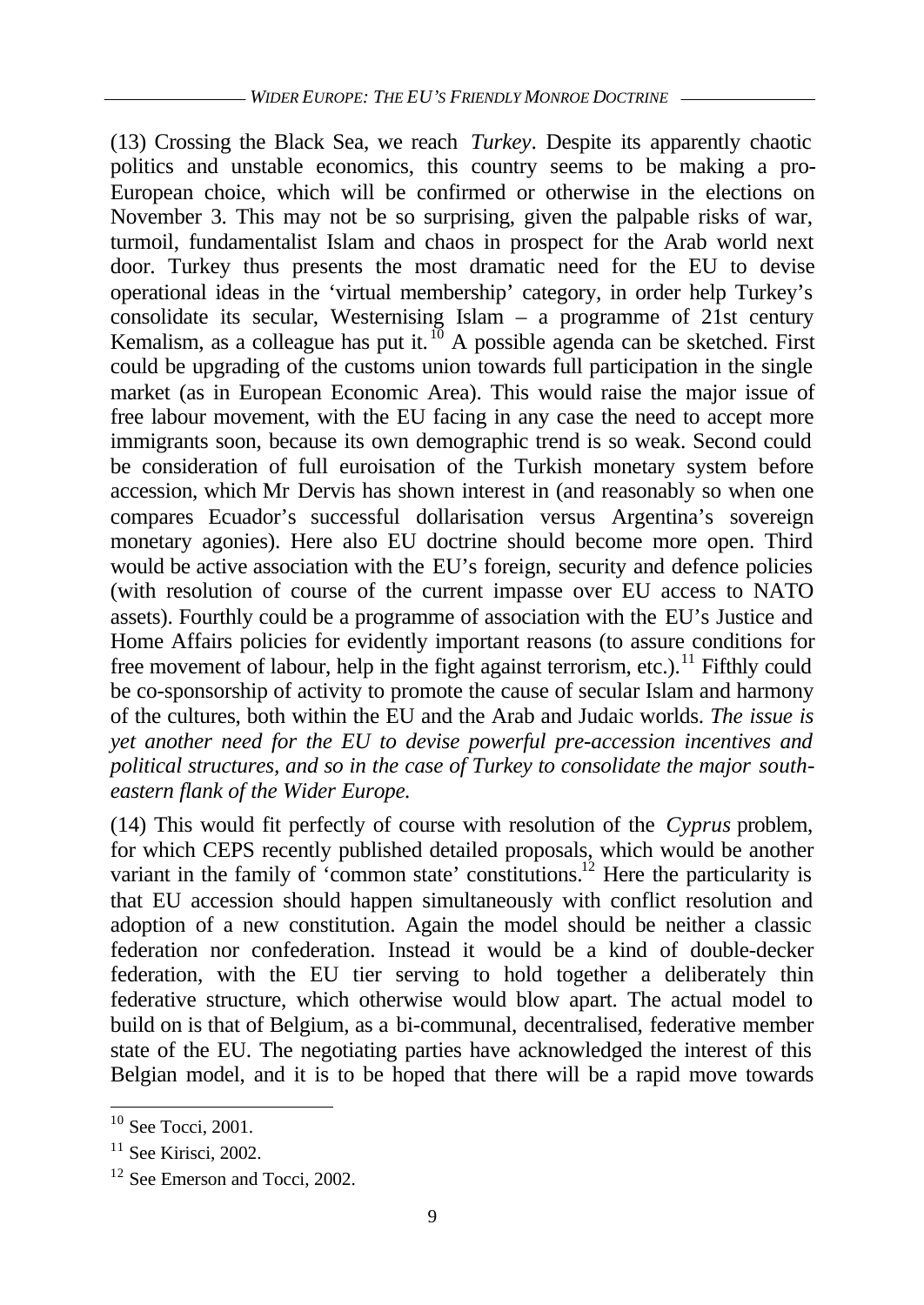agreement in the next months. At CEPS we have just had a workshop of the independent representatives of the parties to try to identify ways of how to manage without political disaster, if agreement is not possible before the Copenhagen European Council in Copenhagen. In fact there is time until March 2003, since the Treaty of Accession is only due to be signed in April. *In general terms this is a case where adoption of an advanced European 'common state' constitution (drawing on the Belgian model), when introduced simultaneously upon accession to the EU, could become a model case of conflict resolution.<sup>13</sup>*

(15) We now navigate back into the *Black Sea*, but stop for a while at an elegant mansion on the shores of the Bosphorus, which happens to be the headquarters of the Black Sea Economic Cooperation (BSEC)*.* This is a sub-regional organisation with very developed cooperative structures (intergovernmental, parliamentary, a development bank, a secretariat, a think tank etc.) but has difficulty in using its potential. The EU is not participating in its work but has been invited to do so. Since half the Black Sea coast line is now taken by EU candidate states, the EU could make a gesture in favour of BSEC, and offer it some resources, to see whether it could do something more valuable in such areas as transport, energy, environmental, fisheries and soft security cooperation. <sup>14</sup> The task is not so easy, when the domains such as those just listed are subject of legally binding policies of the EU. The Baltic Sea provides experience. *The general issue is whether or how to make use of sub-regional structures, where the region in question is clearly defined in geographic and historic terms, but today straddles the borderlands of the EU and its neighbours.*

(16) We continue by sea and reach the Georgian coast. And so into the *Caucasus,* beautiful land of terrible conflicts. In 2000 CEPS proposed a Stability Pact for the Caucasus, in order to resolve the Nagorno Karabakh and Abkhazia secessionist conflicts and establish a new cooperative regional order.<sup>15</sup> This was in response to the calls of all the leaders of the South Caucasus states and the president of Turkey. Nothing has been done. These conflicts remain unresolved. The situation deteriorates in Georgia, with Putin now threatening to strike at the Pankisi Gorge district, which has been and may be still a haven for Chechen refugees and guerrillas. Russia seems even to mimick the language used in the UN by US over Iraq. It is time for the great powers to work better together, for

<sup>&</sup>lt;sup>13</sup> Encouragingly, in early October President Denktash made a charming addition to the terminology of the 'common state' by suggesting that he and President Clerides should have a 'common child' together. This imagery leads on to the extremely important question about who would be the father and who the mother. The best answer would be to opt for an immaculate conception, which would solve the present negotiating hiatus over the successor state question.

 $14$  See Adams et al., 2002.

<sup>&</sup>lt;sup>15</sup> See Celac, Emerson and Tocci, 2000.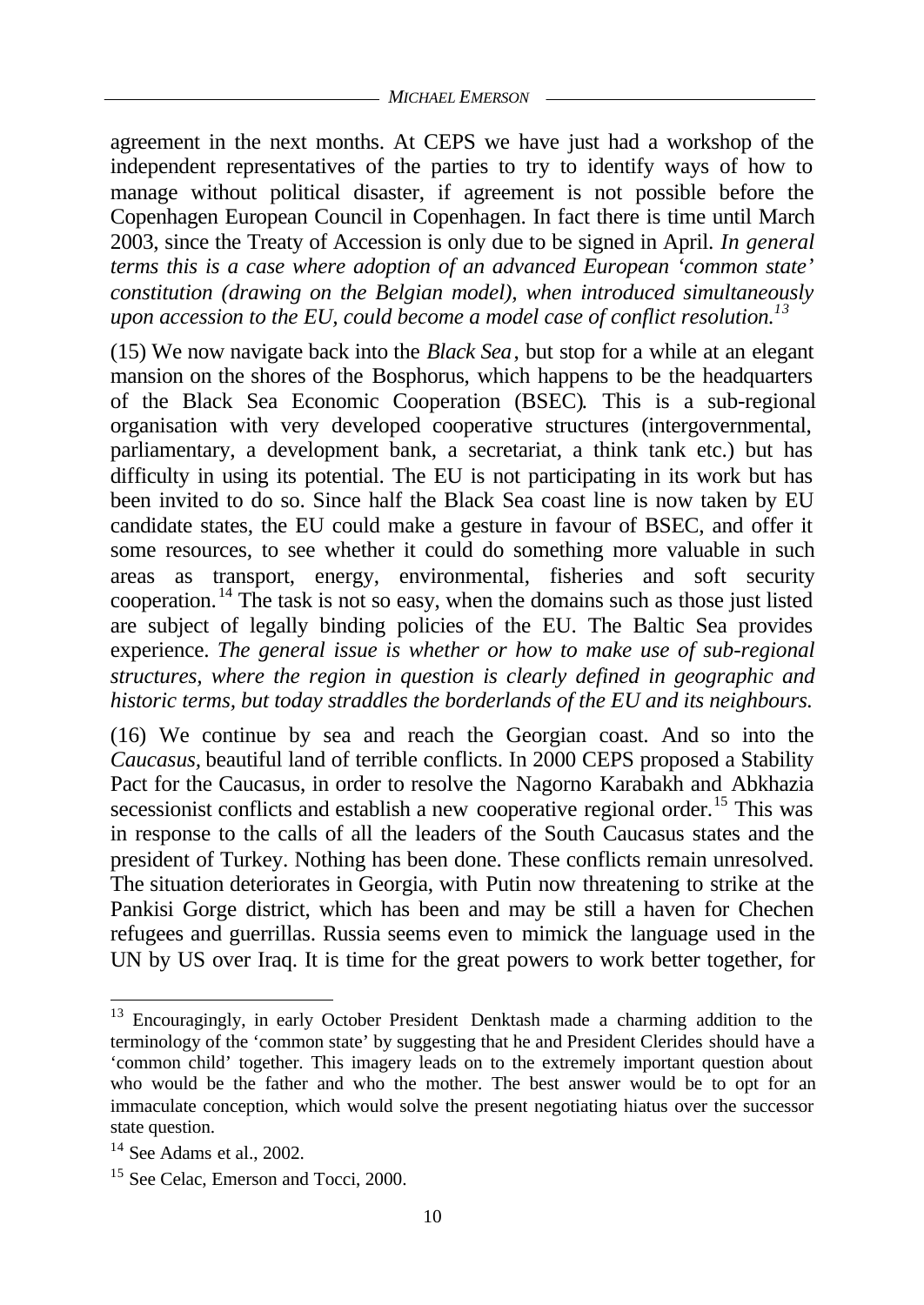example establishing a new Quartet of Russia, EU, US and OSCE to launch a new comprehensive initiative for the Caucasus. Final solutions to the Nagorno Karabakh and Abkhazia conflicts are elusive, but interim and partial solution for both could help. There have been recent proposals for some of the territories south-east of Nagorno-Karabakh, presently occupied by Armenian/Karabakh troops to be ceded back to Azerbaijan so permitting some return of refugees. In exchange the Armenian-Azerbaijan frontier would be opened, including the railway line that passes though the Azeri exclave province of Nakichevan. Similarly there have been proposals for an interim and partial solution for Abkhazia, with the southern Gali district ceded back to Georgia, which would permit the return of many refugees, with an opening also of the Georgian-Akhazia frontier, including the railway line that goes on to Armenia. *The general issue for these areas of overlapping concern of Russia and the EU is how the major powers might engineer cooperative solutions to the unresolved conflicts, back off outdated geo-political games, and support instead cooperative regional initiatives.*

(17) Of course the most dreadful conflict in Europe today is on Russian territory, in *Chechnya.* The Islamic fanatics that spearheaded the second war with their huge terrorist acts inside Russia put themselves in the same category as the Palestinian suicide bombers and the Al Qaida. But there also have been all too many reports from reputable NGO sources of terrible behaviour by the Russian forces in Chechnya, which European public opinion and the member states of the Council of Europe cannot and should not ignore. There are signs now that some at least of the leaders of Chechnya, and maybe the most important ones, no longer insists on absolute independence. Unless that were the case, there would indeed seem to be no hope. However if the Chechen position is changing in this crucial respect, then there must be possibilities. For example, according to one recent proposal by Ruslan Khasbulatov, Chechnya would have a special status backed by international guarantees. It would be demilitarised and its external borders would be patrolled by Russian and Chechen border guards together. Chechnya would remain part of Russian 'legislative territory', but not as a Russian region, etc. *The issue here is for Russia and Chechnya to find the way to draw this painful episode to a close, given that there exist constitutional solutions for near-independence, with the possibility that the international community might at some stage be able to help in its implementation.*

(18) And so on to *Jerusalem*, or does it have to be *Baghdad* first? The European Union was used to leaving the *Middle East* to the US, be it under the Republicans or Democrats, from Kissinger to Clinton. Now this can no longer be the case. The Arab-Muslim world is the source of both the new mortal enemy of the US and West – the global terrorist – and of the EU's largest minority communities. The danger to Europe of a creeping deterioration of relations with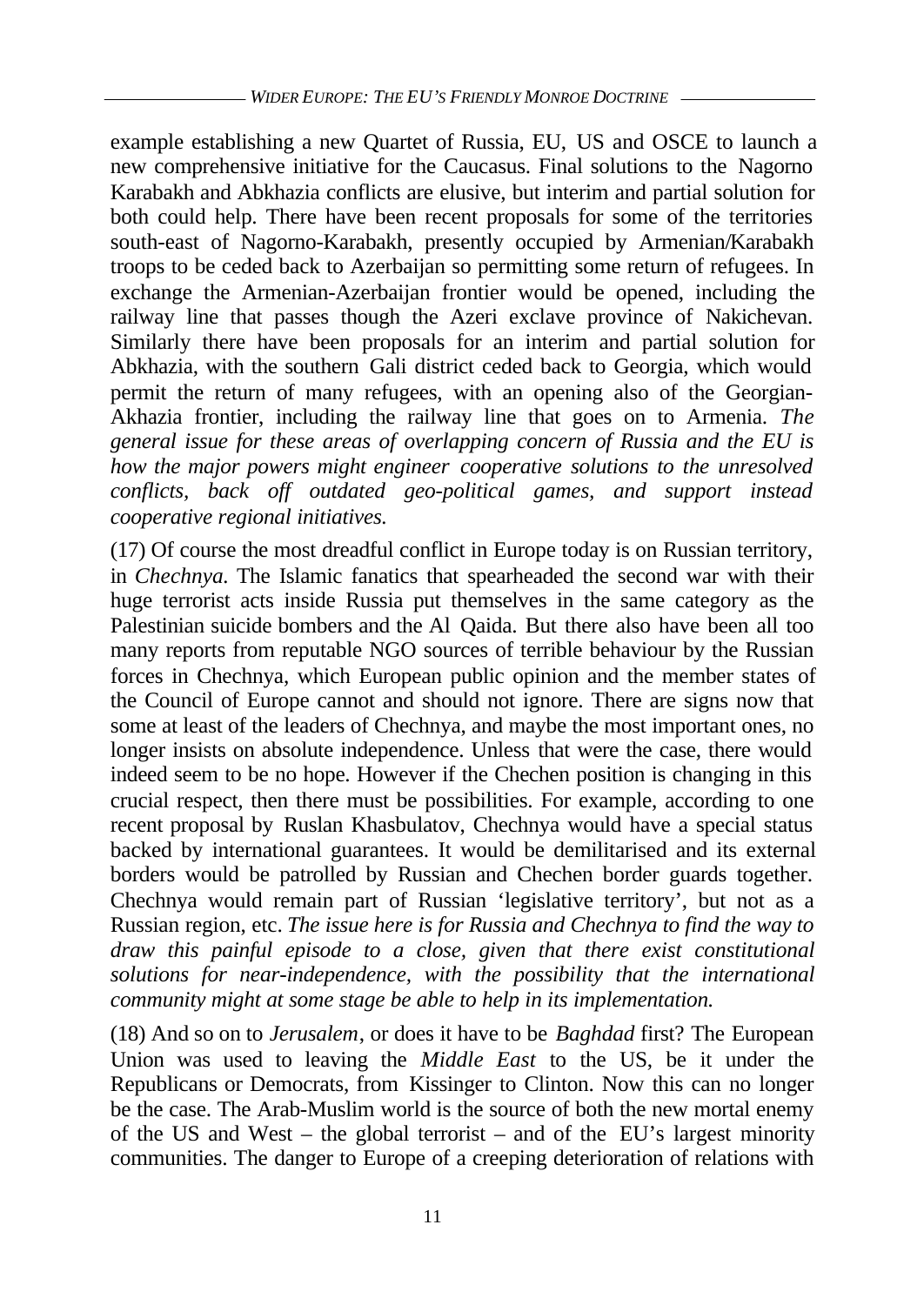its Muslim minorities at home is a vital concern, just as the old problem of insecurity of energy supplies from the Middle East remains. Europe observes deeply worrying tendencies in US foreign policy. The Israel-Palestine conflict is pushed to the back burner, to make way for Iraq first. Interest group pressures, notably the growing 'biblical' alliance between the new Christian evangelists and the old Zionist lobby, defend Sharon to the point of giving him a free hand, thus allowing the continuing construction of settlements and destruction of the Palestinian Authority on the way (for parts of the Israeli right) to the ultimate goal of the Greater Israel. With an Iraq war seemingly imminent, the US strategy of Baghdad before Jerusalem is, for Europe, the wrong way round*. The present issue is how the EU, Russia and the moderate Arabs might coordinate to press the US to return to the peace process at least concomitantly with an Iraq campaign (by analogue with the launch of the peace process in 1991 a few months after the first Gulf War).*

(19) The *Arab world and Iran* is going to be hugely shaken in the event of a war over Iraq. Maybe there will be street unrest threatening one or more of the Saudi, Jordanian and Egyptian regimes. Beyond the immediate impacts the West will have to come to terms with the question whether it seriously promotes the democratisation of the Arab world or not. The answer should be yes, since the present regimes are ultimately unsustainable, and today they offend the most basic human rights. The Arab world does not prosper.<sup>16</sup> There is no evidence of some 'cultural essentialism' to deny democracy and human rights there. There is no Chinese model here, of economic development first, and democracy later. On the contrary, the evidence is that these failures of civil society impede economic progress. The EU will have reason to rethink its Barcelona process in any case, as Malta and Cyprus accede to the EU and Turkey's candidacy is upgraded. Barcelona then becomes a set of meetings with the Mediterranean Arabs and Israel.

A revised and strengthened architecture for the EU and the Arab world seems needed. With a Middle East peace settlement there might be a fresh regional cooperative initiative, from Turkey to Egypt with not only the core countries of the region (Israel, Palestine, Jordan, Lebanon and Syria) but also Saudi Arabia and post-Saddam Iraq. This group would go way beyong the old Mashrek idea and would need a new name (Greater Mashrek?). That could stimulate reanimation of the dormant Arab Maghreb Union as a sub-regional grouping that embraces Morocco, Algeria, Tunisia and Libya. Further to the East, the EU has already a promising relationship with the Gulf Cooperation Council. Could it be, post-conflict, that Iran might in due course accede to the GCC? These could then be for the EU three sub-regional modules – Maghreb, Greater Mashrek, Gulf – of an extended Barcelona process for the Greater Middle East. *The essential*

<sup>16</sup> See UNDP, 2002.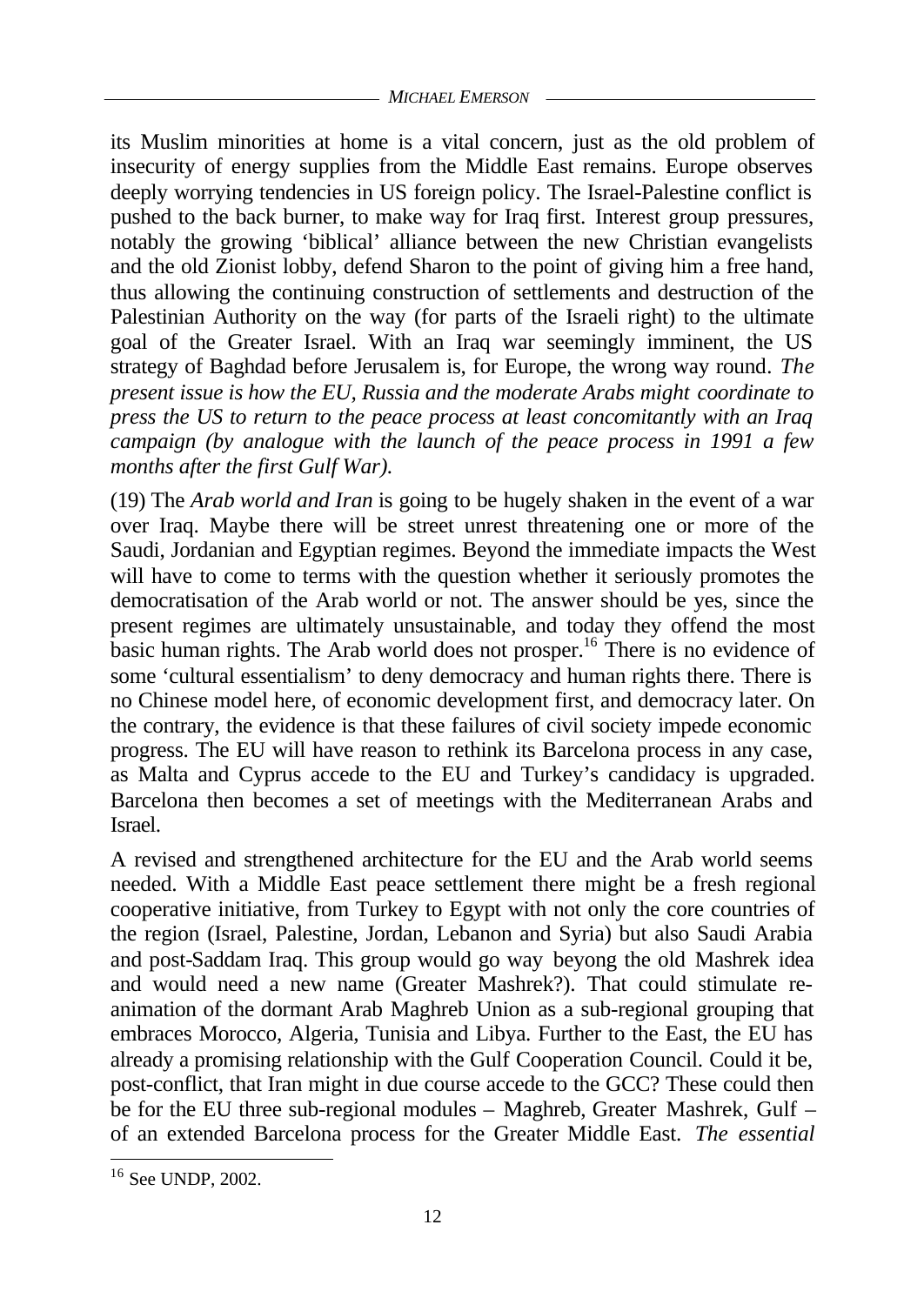*issue will be for the EU to work for the harmony, not clash of civilisations, and with a more direct approach in favour of modernisation and democratisation of the Greater Middle East.*

*(20) Back to Jerusalem* again, this time post-conflict. With a sustainable twostate final agreement, *EU-Israel* relations could improve dramatically. Israel might request accession to the European Economic Area, for which it could easily qualify, with many variants of the association model open for consideration.<sup>17</sup> At the same time, the new Palestinian State could also profit from a more advanced relationship, possibly quite close to the Stabilisation and Association Agreements of the Balkans. Looking much further into the future, a new movement led by a group of members of the Israeli Knesset and the European Parliament is now promoting the idea of ultimate membership by Israel of the EU. Even if this initiative can be regarded today as hardly more than a thought experiment, it has a certain logic. Israel would be choosing to move closer to the model of a normal, modern European state. *The issue for the medium-term future would be how to organise the increasingly deep association, post-conflict, of both Israel and the future Palestinian state with the European Union, and to foster a normalisation of the state of Israel in relation to 21st century Europe.*

# **A Wider Europe doctrine**

l

How might one order this huge collection of apparently miscellaneous issues? The clue lies in the fact that all the places of the Wider Europe that we visited are strung out like a long chain – from Murmansk down to Jerusalem and round to Marrakesh. The chain is continuous, and so the European Union's policies have to be a coherent whole. The building up of these policies into a Wider Europe doctrine should now be one of the European Union's major objectives. *The whole of Europe, together with the Greater Middle East, should be recognised as the EU's area of vital concern.*

The term vital interest is deliberately avoided since it has proprietary and *Realpolitik* connotations, reminiscent of the original Monroe doctrine. The normative foundation is indeed the Kantian notion of eternal peace, which the European Union itself seems almost miraculously to have achieved over the last half century, as never before. The Wider Europe doctrine has to aim at extending these achievements to the European Union's neighbouring area of vital concern. The means for pursuing this objective could be based on five axes.

*First,* the bedrock of the Wider Europe would be the continuing process of expansion of the European Union and the perspectives and incentives inherent in candidacy for full membership, even when the time horizon is long. This implies

<sup>&</sup>lt;sup>17</sup> See Emerson, Vahl and Woolcock, 2002 for a detailed analysis.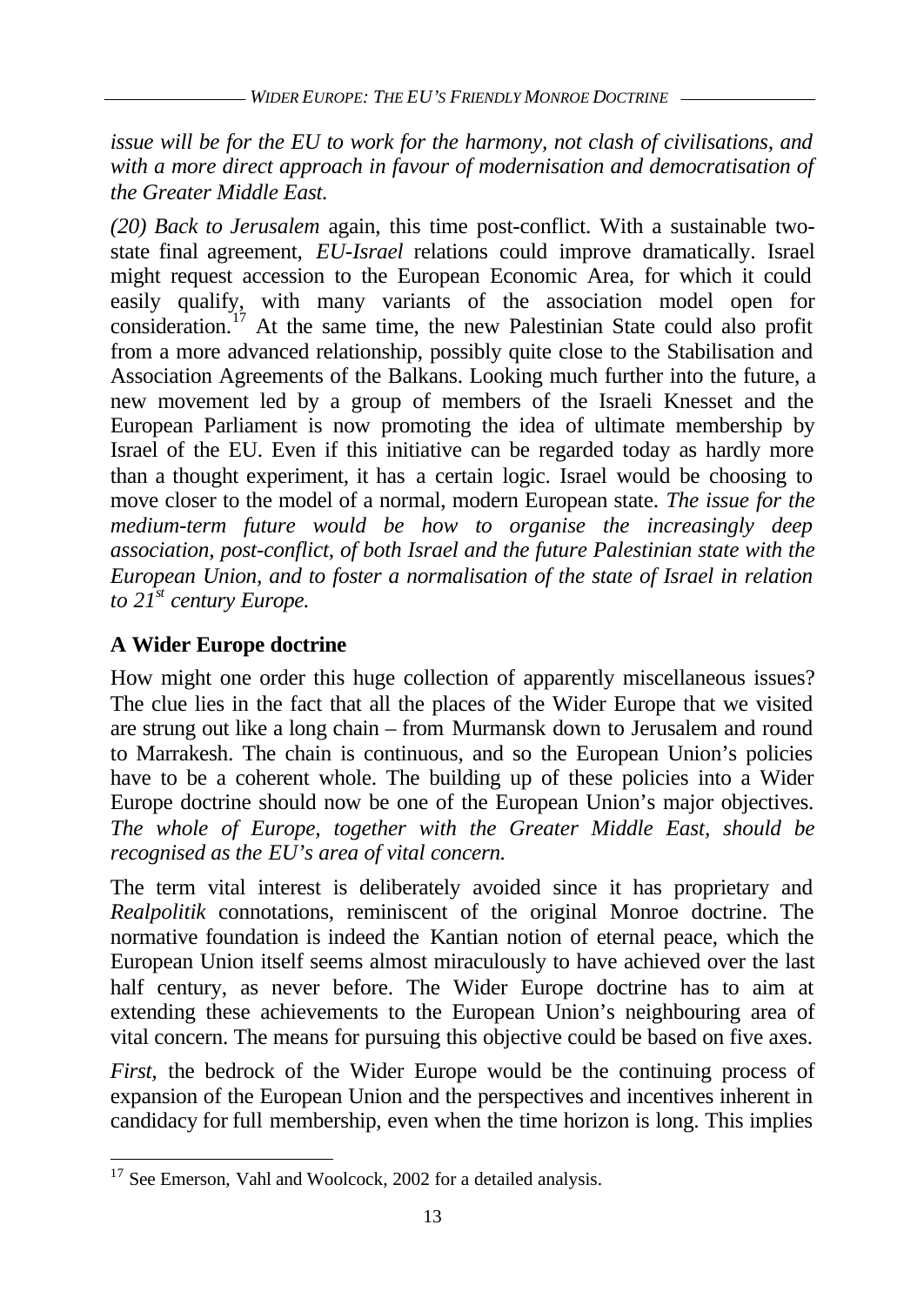that the EU confirms the principle of eligibility of all European democracies for full membership, as enshrined in the Treaty of Rome. In practice, however, beyond the Copenhagen criteria that candidates have to fulfil, this now means improving the absorptive capacity of the EU's own system of governance as a further condition of continuing expansion. Ultimately there could be up to 35 member states, including all the Balkans and Ukraine. The present Convention has the task of addressing this issue, and is at least generating ideas that could point the way (see Box 1, drawing from one of several model constitutions now being discussed).

*Box 1. European Constitution: Extracts from the proposal to the Convention by Robert Badinter*

- President of the European Union chosen by its members for 5 years (not renewable).
- Prime Minister chosen by the European Council for 5 years (renewable once); presides the Council of Ministers and the Commission.
- European Council decides by consensus or reinforced qualified majority (two-thirds of the member states, representing at least half of the population).
- Commission limited to 15 members; also there are deputy members.
- High Representative for foreign and security policy is member of the Commission.
- Council of Ministers decides by double majority of its member states and population.
- Working languages limited to English, French and German.
- Three-pillar structure abolished.

*Source: Le Monde,* 27 September 2002*.*

However the procedures and incentives for future candidate states need clarifying. Three categories already exist – 'candidates in negotiation' (the next 10, then Bulgaria and Romania), 'candidates not yet in negotiation' (Turkey) and those 'future candidates with a perspective of membership' (Balkans). The key point of principle is that the countries in all these three categories are freely choosing to take on the obligation to adopt in due course the whole of the *acquis communautaire,* and thus the EU model at large*.* Since the time horizon for the 'perspective' category may be many years, especially given the time the EU will need to digest its next new members, there should be a fresh look at the possible content of association agreements in order to sustain the incentive for their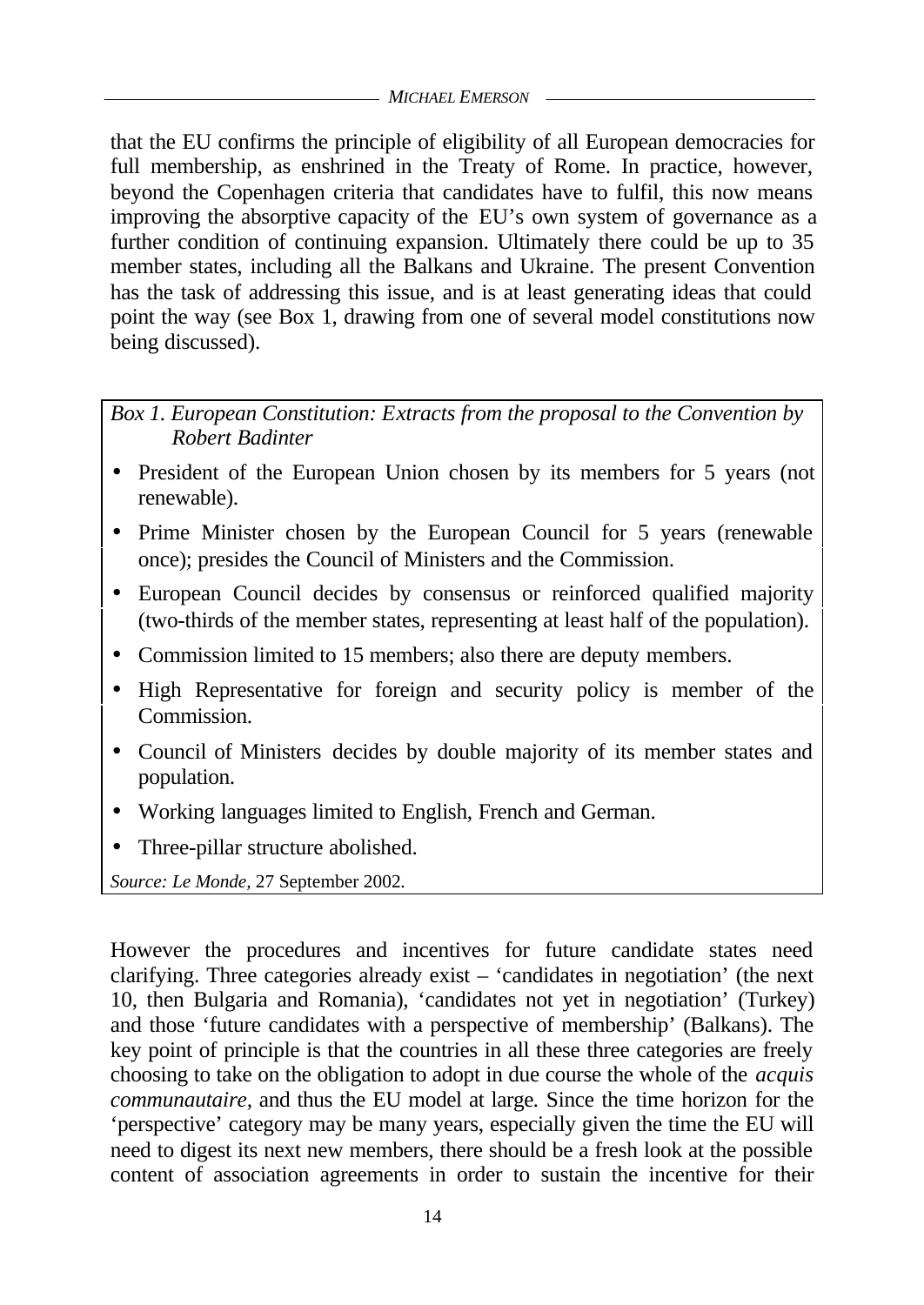convergence on EU norms. The array of actual or conceivable association possibilities is very extensive (see Box 2). What is lacking at present is a sufficiently systematic and positive articulation of the association incentives offered to the three categories. In particular there is a need to review systematically which areas of EU policy do need objectively to be restricted to full member states, and which areas could beneficially be extended to associates, given a strategic choice to maximise inclusion and incentives for all three categories of candidates (maybe there should be only two categories, with 'candidates not yet in negotiation' opened to include 'future candidates with the perspective of membership').

A further aspect of the EU enlargement process lies in the conflict resolution properties of the Union's multi-tier governance and integration process, which is especially relevant for the ethno-secessionist conflicts of south-east Europe. This is a reason why the incentive of EU accession needs to be vivid, even for longrun candidates. It is also a reason why the institutional aspects of association arrangements need reconsideration, opening up fuller 'virtual member' possibilities, such as observer members of the agencies of the European Union (see Box 2), the European Parliament, Economic and Social Committee, and Committee of the Regions.<sup>18</sup> The common feature from the conflicts of the south-east Europe through to the Middle East is that they have all resulted from the end of empires – Soviet, Yugoslav, Ottoman, British – and the explosion of ethnic tensions formerly controlled by the overseeing power. The most encouraging cases of conflict resolution are emerging where these complex societes are fitting in to the new post-modern, multi-tier Europe, with at least a perspective of EU membership. Thus the new overarching power comes in to suppress ethnic conflict, fragmentation and multiplication of micro-states.

*Second,* the EU should seek to give strong content to its strategic partnership with Russia, as the main European democracy not seeking accession. Prioritisation and real achievement are required amidst the unmanageably long agenda of the partnership. Three suggestions for priority are: (1) freer movement of persons, including the medium-term objective of visa-free travel, (2) energy sector development and (3) cooperation over conflict resolution in regions that are both members of European organisations and have close links with Russia.

<sup>18</sup> As an example of how EU practice has been evolving for the accession candidates, *see Participation of candidate countires in Community programmes, agencies and committees, Commission Communication ot the Council, 20 December 1999* [COM(99)710].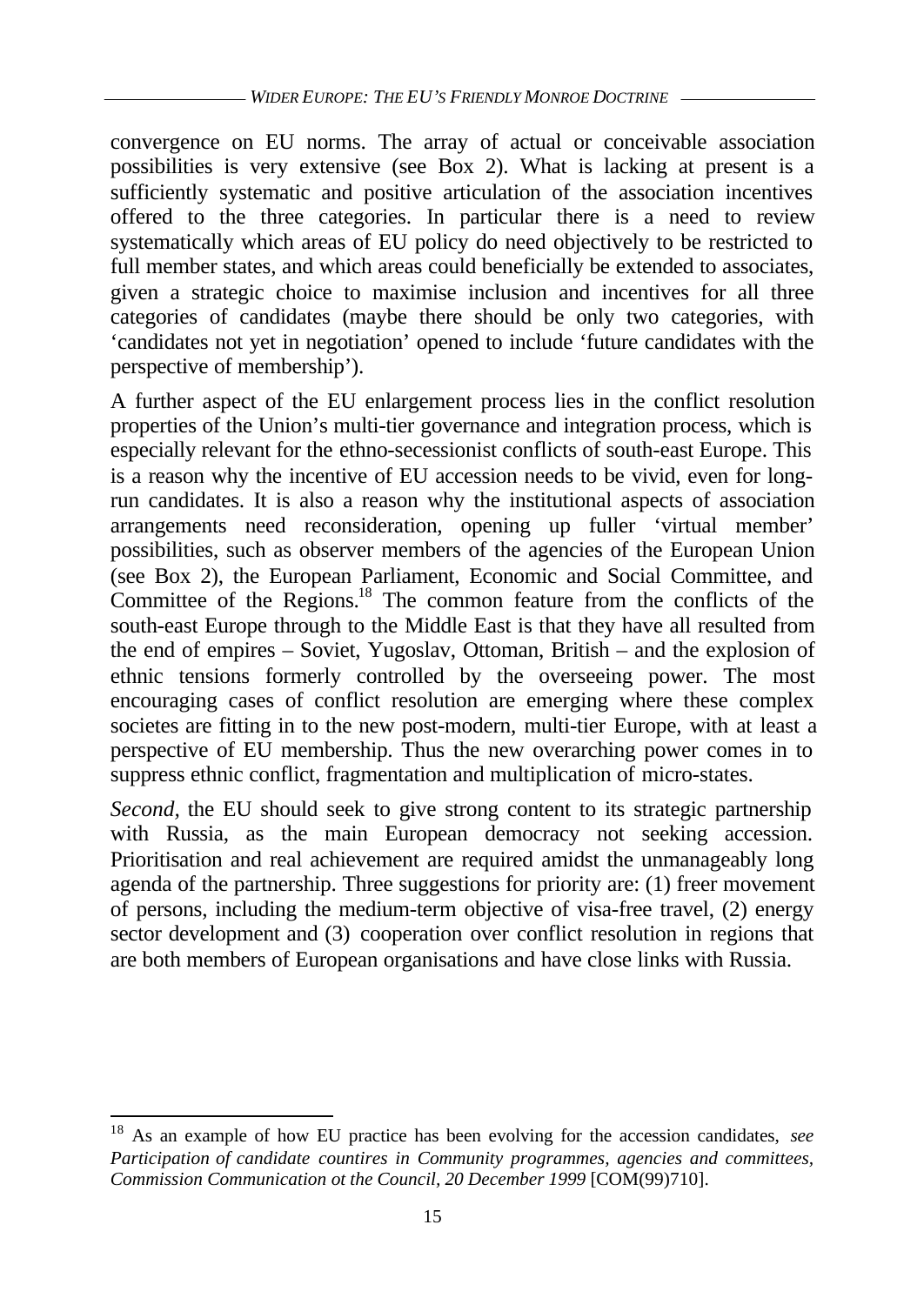*Box 2. Models and sectors for possible association with the European Union*

### **Trade and markets**

- Tariff free trade
- Customs union
- Single market

### **Monetary regimes**

- Semi-fixed parity with euro
- Fixed exchange rate with euro, currency board regime
- Euro as parallel currency in private sector
- Full euro-isation

# **Sectoral policies & agencies**

- Scientific research
- Environment
- Transport
- Energy
- Education and culture

# **Justice and Home Affairs**

- Visa-free travel, with re-admission agreement
- Schengen area participation
- Additional associations, e.g. with Europol, Eurojust.

# **Foreign and security policy**

- Declaratory association
- Operational partnership, e.g. in donor activities

# **Security and defence policy**

- Exporters of security e.g. non-EU NATO member states
- Importers of security e.g. Balkan protectorate regimes

### **Institutional**

- Political dialogue
- Participation in decision-shaping, but not decision-taking
- Observer status in EU bodies

# **Present categories of association agreement:**

- Europe Agreements for candidates in negotiation
- European Economic Area
- Stabilisation and Association Agreements (Balkans)
- Partnership and Association Agreements (C.I.S.)
- Euro-Mediterranean Partnership Agreements

# **Agencies of the European Union (selected)**

- European Environment Agency
- European Training Foundation
- European Monitoring Centre for Drugs and Drug-Addiction
- European Monitoring centre on Racism and Xenophobia
- Office for the Harmonisation in the Internal Market
- Agency for Safety and Health at Work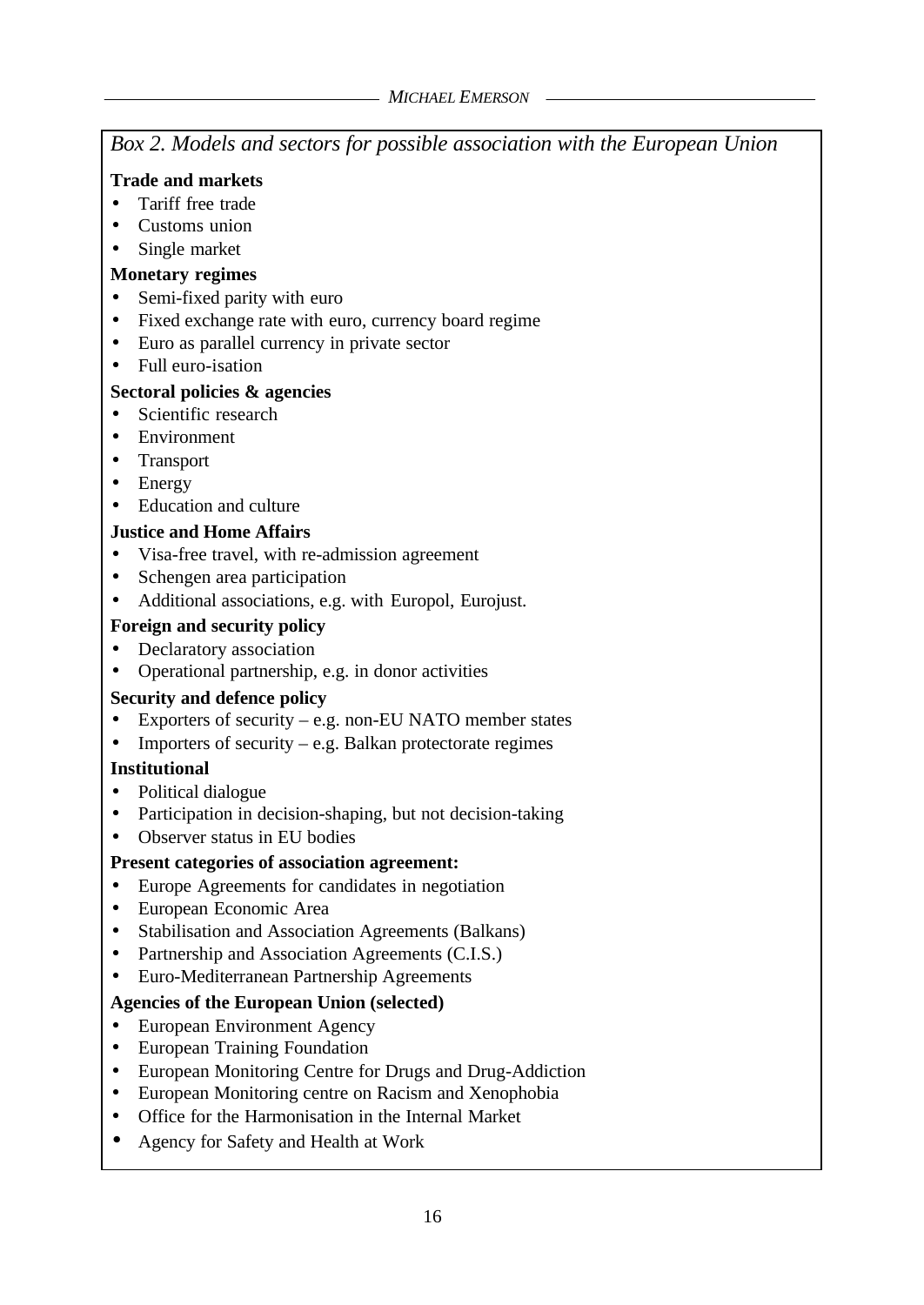Recent summit meetings of the EU and Russia have given a prominent place to the idea of a Common European Economic Space (CEES), but taken literally this belongs to the Pan-European domain discussed below, whereas the actual content of EU-Russian discussions under this heading are much more limited in scope at present. The objectives are not yet clear. It seems that study of the potential harmonisation of economic regulations and technical standards is the main activity for the time being, without even approaching the issue of free trade. Since the discussions are entirely bilateral, it makes the name 'Common European Economic Space' hardly appropriate. However at the same time Russian ministers are making speeches that open up wider horizons, mentioning an interest in the bilateral Swiss model for multiple sectoral agreements with the EU instead of the EEA model (as for Norway), as well as the possible 'all-European dimension of the CEES', and even the idea of linking the CEES with the Barcelona process. These last ideas are indeed in the realm of Pan-European.<sup>19</sup>

*Third,* the EU has to restructure, reprioritise and reinforce its approach to the Mediterranean and Arab-Muslim world, with links to the Muslim minorities within Europe, given the dramas and turmoil that follow from 11 September, and after many years of little or no developmental progress in the region. Economic, political and social progress, and harmony of the civilisations, has to be the long-term therapy for its own sake, as well as for the fight against terrorism. The Barcelona process should be rethought. It might be transformed into some new overarching structure and doctrine for the Greater Middle East to embrace not only the Mediterranean but all of Arabia and Iran, with huge new openings and needs likely to follow the confrontation with Iraq.

*Fourth,* there is some scope for enhancing Pan-European mechanisms of policy in selected fields, especially trade, and some sub-regional organisations. Together these might be quite appropriately branded the Common European Economic Space (CEES). Of course the Council of Europe and OSCE already exist as Pan-European organisations, and have significant activity in the political, human rights and security domains. The question is what domains of policy might usefully see further development at the Pan-European level, rather than just at the level of bilateral association arrangements with the EU. The cornerstone of the Common European Economic Space there could be a Pan-European Free Trade Area (PEFTA), leading eventually to a Pan-European Single Market (PESIMA). The existing jungle of free trade and market arrangements in the Wider Europe would thus be given a unifying framework (see Box 3 for some details).

<sup>&</sup>lt;sup>19</sup> Deputy Foreign Minister Andrey Denisov on 'Russia's integration into the world economy and establishment of the CEES', Moscow, 20 September 2002, *MID Daily News Bulletin* (27.09.02).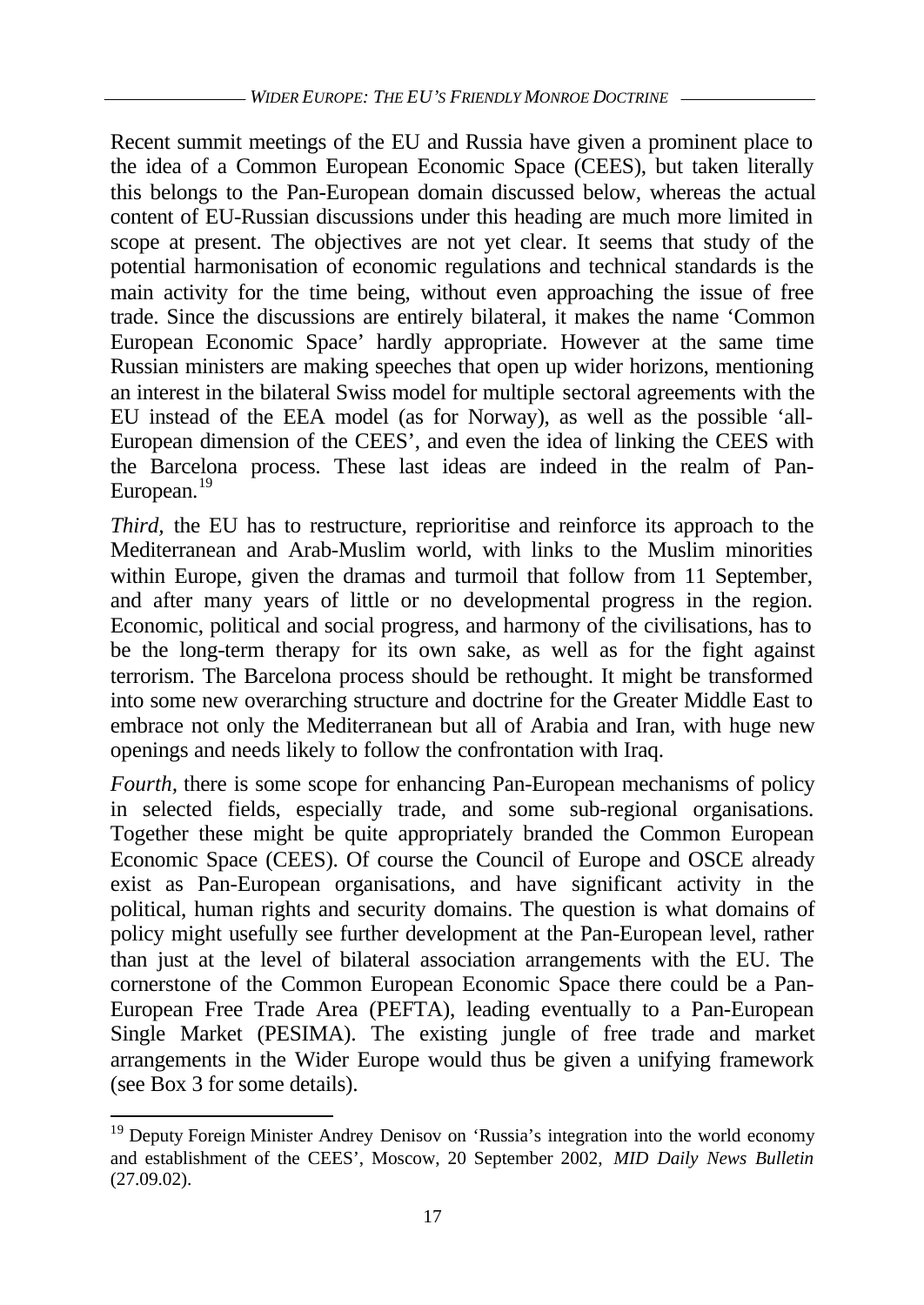*Box 3. Common European Economic Space (CEES)*

The EU could propose a real Common European Economic Space (CEES), even though the name has been somewhat inappropriately hijacked for bilateral EU-Russian talks. This could have several stages and components: a Pan-European Free Trade Area (PEFTA), to which should be added Pan-European Rules of Origin (PERULO), and for the most advanced cases the Pan-European Single Market (PESIMA). These mechanisms would be inviting a consolidation and multilateralisation of the present jungle of bilateral or sub-regional free trade agreements, which include EFTA, the European Economic Area (EEA), CEFTA, proposed bilateral free trade between the EU and Russia and Ukraine, the Balkan matrix of bilateral free trade agreements, the Euro-Mediterranean Partnership/Barcelona Process and the Gulf Cooperation Council. PESIMA would subsume the present European Economic Area, making that open-ended for new applicants. The CEES would also embrace the existing Pan-European Transport Areas (PETRAs) and European Energy Charter, which would retain however their own organisational structures.

Under a PEFTA proposal it would be open for any Wider European participant in a free trade arrangement with the EU to elect to enter into multilateralised free trade with all other participants. Such ideas might be launched already now, in anticipation of the EU's forthcoming enlargement and Russia's accession to the WTO. The initiative would be a partial move away from the EU's present hub-and-spoke bilateralism. The predominance of the EU's economic weight, and the huge legal infrastructure of its single market, would mean that such a construction would effectively be an extension of the EU economic space. There is no chance that the Council of Europe or a similar organisation would be mandated to take on these economic responsibilities. However more subtle institutional arrangements could be devised, drawing on the innovations of the EFTA Surveillance Authority and Court as institutions of the European Economic Area. These bodies are led by nationals of EEA states, and are charged with the implementation of the EU Single Market law by Norway, Iceland and Liechstenstein. These institutional arrangements represent a serious effort to find a middle ground between the polar cases of full EU membership versus association arrangements simply governed by the EU (see Emerson et al., 2002).

The so-called European Conference, which the EU convenes to bring together virtually all European countries, could be the forum to discuss such policy ideas.

Institutionally, however, there seems to be no chance for the old idea of a 'Common European House', through merging such economic functions with the political competences of the Council of Europe or OSCE, for well-known reasons. <sup>20</sup> However more subtle institutional arrangements are conceivable, for

 $20$  The EU accession candidate states are against anything that would distract from their priority objective of EU accession, which a Common European House would do by lumping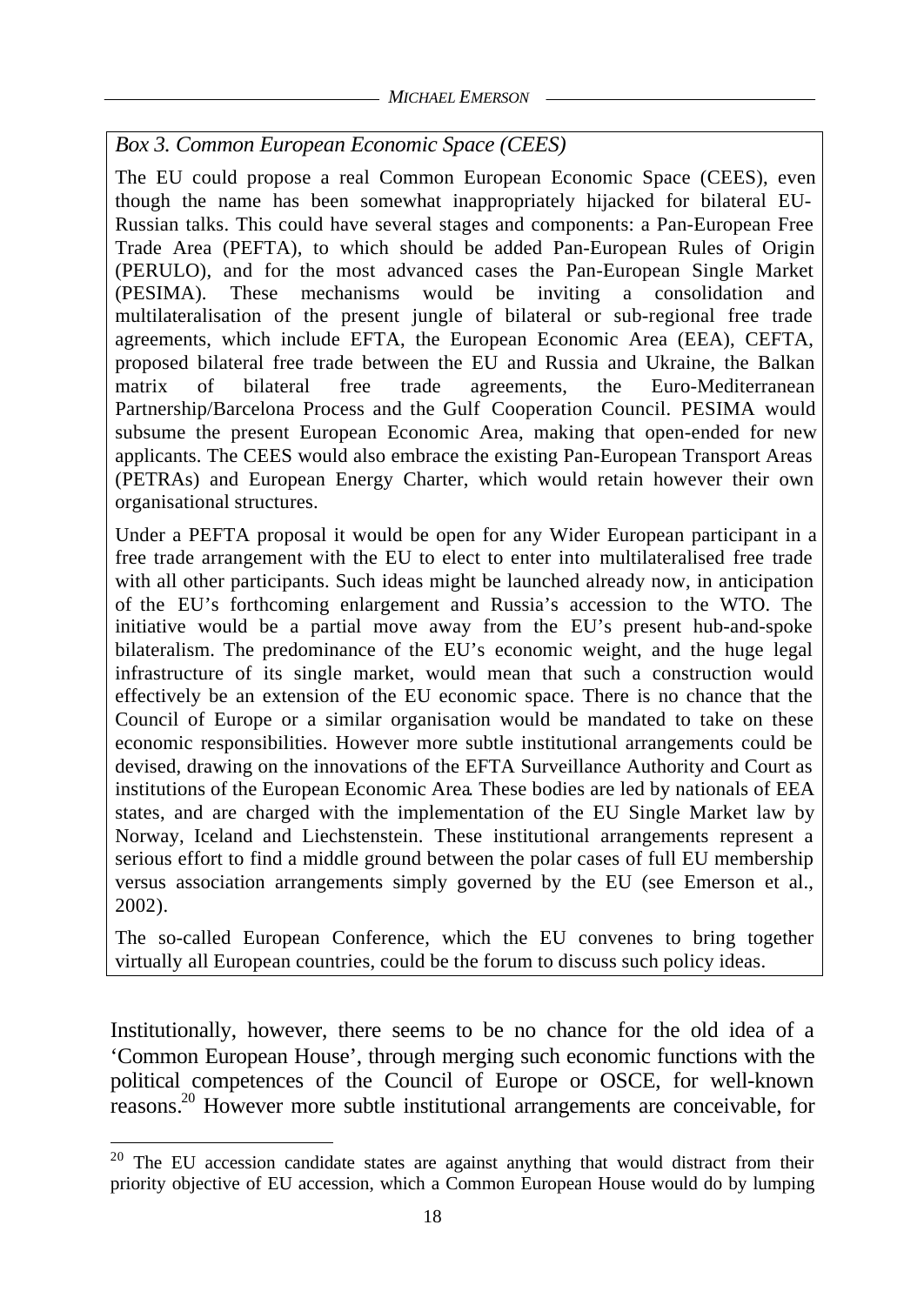example building on the model of the EEA (see Box 3 for detail). On the other hand the Council of Europe and OSCE could both be given new tasks to work with the Greater Middle East in the areas of democracy, culture, human rights and security.

*Fifth,* the EU needs to co-opt the United States more effectively into support for its vital concerns, particularly to form with Russia a stronger cooperative Troika for conflict resolution in the south-east segment of the Wider Europe. This follows naturally up to a point, in view of shared values, but the EU also needs categorically to shape up its own foreign policy capacities in order to curb some of the dangerous idiosyncrasies that flow from monopoly of power (e.g. in the US case excessive militarism and unilateralism, and bias over the Israel-Palestinian conflict). In this way it may turn out that the EU and US are not exactly from different planets after all, since extreme differences between the West's two main polities would prove unsustainable.<sup>21</sup>

# **3. Conclusions**

The borderlands of the enlarging European Union are strung out like a long chain – from Murmansk down to Jerusalem and round to Marrakesh. As our *tour d'Europe* showed, every link in that chain throws up concrete policy challenges for the EU. These are the places where the enlarging European Union will find either its security or its insecurity. 'Arc of instability' is one expression that has tended to be used for the EU's periphery. But the attack on the US on September 11 showed that the region harbours security risks that now rank at the level of existential threats.

These are the reasons why the European Union needs now to shape its strategy for the Wider Europe. *It is proposed that the EU declares the whole of the Wider Europe as an area of vital concern*. The area consists of three huge regions, each having categorically different political characters: (1) the enlarging EU space, defined as all countries that are, or want to be full members, even if only in the long-run; (2) Russia, as the outstanding European state that does not seek EU membership, and (3) the Greater Middle East, which we take to include the south and east Mediterranean states of the Barcelona process, plus Arabia and Iran.

them all together, and by presenting an alternative design. Russia does not like the idea in practice either, because it seems to mean all too many irritating meetings of the OSCE or Council of Europe type, where they have to listen to long queues of critical speeches by small countries. Nor does the EU find these organisations convenient either, because the Commission and member states find themselves in an awkward position institutionally vis-àvis each other.

 $21$  See Asmus and Pollack (2002).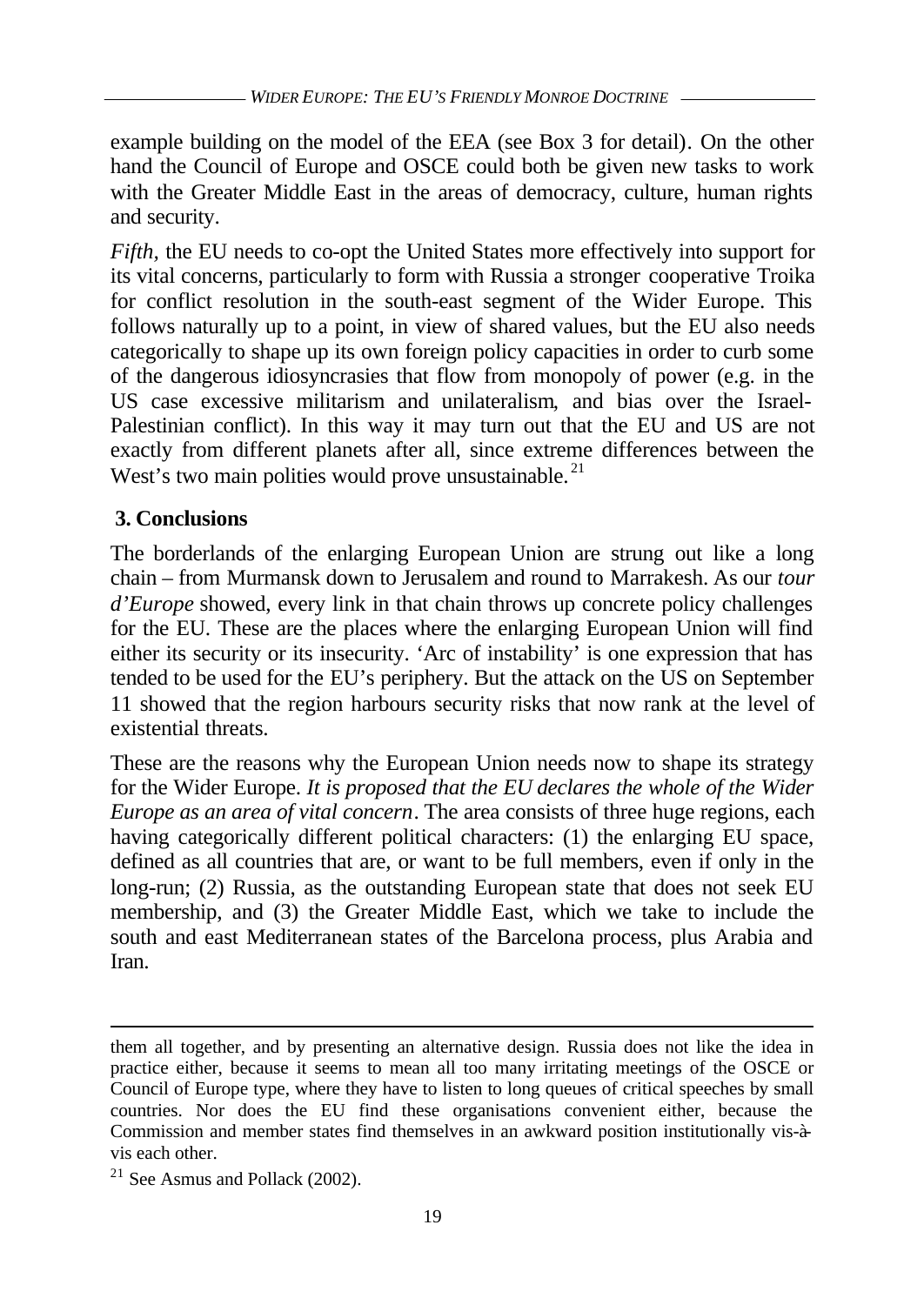This could be styled as the EU's new Monroe doctrine. In any case the EU's conception of its vital concerns must be clearly defined in normative terms. Vital concern is to mean what the words say, avoiding the ambiguity of the term *vital interest*, which smells of hegemonic possession and old-style *Realpolitik*. The normative principles of the Wider Europe doctrine are clear if one looks at its three big zones for their differences.

- The European Union's space is defined as its member states and any other European democracy that freely chooses to identify its destiny as a future member state. All these countries are choosing the EU model in the most fundamental sense – economics, politics, society, identity. Concretely it means accepting sooner or later the whole of the *acquis communautaire*. Nobody is pressurised to do this. On the contrary the EU fears dilution through excessive expansion, and if anything discourages long-term membership expectations. But for those countries that do seriously wish to aim at long-term membership, a more explicit and positive set of policy and institutional relationships for the next years needs now to be worked out.
- Russia sees itself as the other big European power. It identifies with Europe, but is too big and at least for the time being too different to be just another candidate for EU accession. Therefore special relations have to be worked out. The two strategic partners are highly complementary and have much to offer each other. The EU can now view Russia as a huge potential source of security, both concretely in terms of diversifed energy supplies, and politically. The EU wishes to draw Russia into its own philosophy of international relations which is heavily influenced by the principles of its own integration process, and stresses the value of a rules-based international order. This is especially so now, since EU and Russian peripheries are so close together, even overlapping in some instances.
- The Greater Middle East, post-11 September, has to be viewed as an area of vital concern like never before. But this largely Arab and Muslim area, from Morocco to Saudi Arabia, cannot be sent the Copenhagen criteria textbook as the standard model for their future. Their progressive modernisation and democratisation, according to their own model, needs helping along the way by Europe, so also to facilitate the harmony of civilisations. But these are the long-term issues of societal evolution. In the meantime there are the dramatic, existential threats to be curbed. Al Qaida struck New York and Washington last year, but if the homeland defences of the US are hardened up, Brussels, London or Paris might be next. These are the soft and hard security reasons for the EU to work out a freshly structured and prioritised strategy for the Greater Middle East.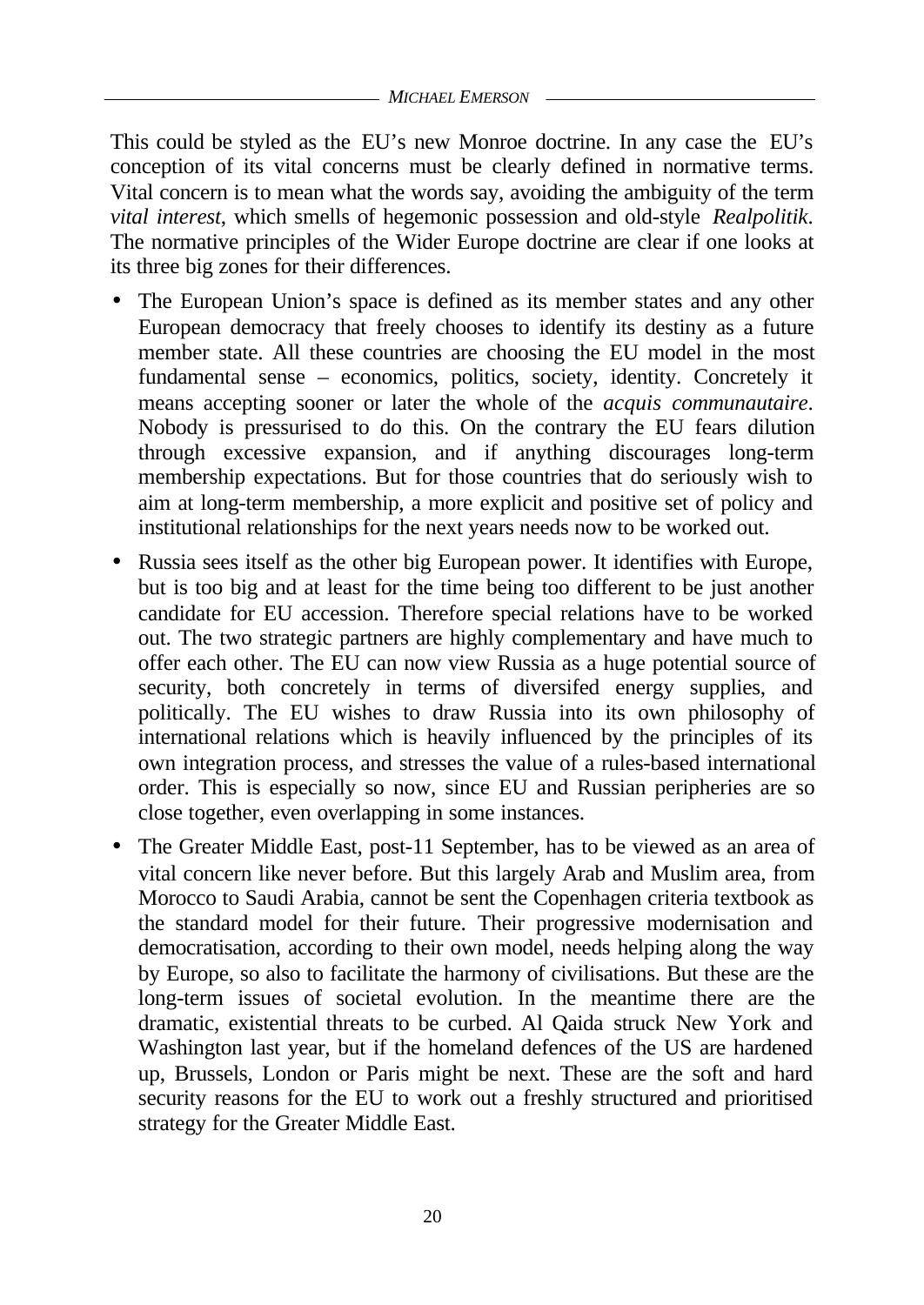But there is then the question what common factors may join together these three very different zones, apart from geographic proximity.

- There is some room for truly Pan-European policies and organisations. Trade policy could ultimately embrace three zones, the EU space, Russia and Greater Middle East all together. In other domains the member states of the Council of Europe will constitute a more conventional Pan-European space. The scope for these Pan-European policies needs now to be worked out much more systematically and with positive prejudice. But even where there should be no formal Pan-European policy mechanism, there are a vast number of lines of policy cooperation in the several classes of association agreements between the EU and its neighbours, which will now deserve a systematic review, having in mind the forthcoming enlargement, and with a view to giving detailed substance to a Wider Europe doctrine.
- The US global superpower is the final common factor. The US fades away as an actor within the EU space, which is the natural end of the post-World War epoch. However the US is crucial in relation to both Russia and the Greater Middle East. The EU's Wider Europe policy has therefore to be completed by strategic cooperation with the US over the common threats, post 11-September. The EU has to work up its own policy performance with respect to all the four above headings partly to be a more effective partner of the US, and partly at the same time to be better able to curb some of those worrying traits in US policy towards the Wider Europe that come through a monopoly of power, and are of real concern to EU.

The EU must now swallow hard to take in the ten new member states, and then move on to the Wider Europe.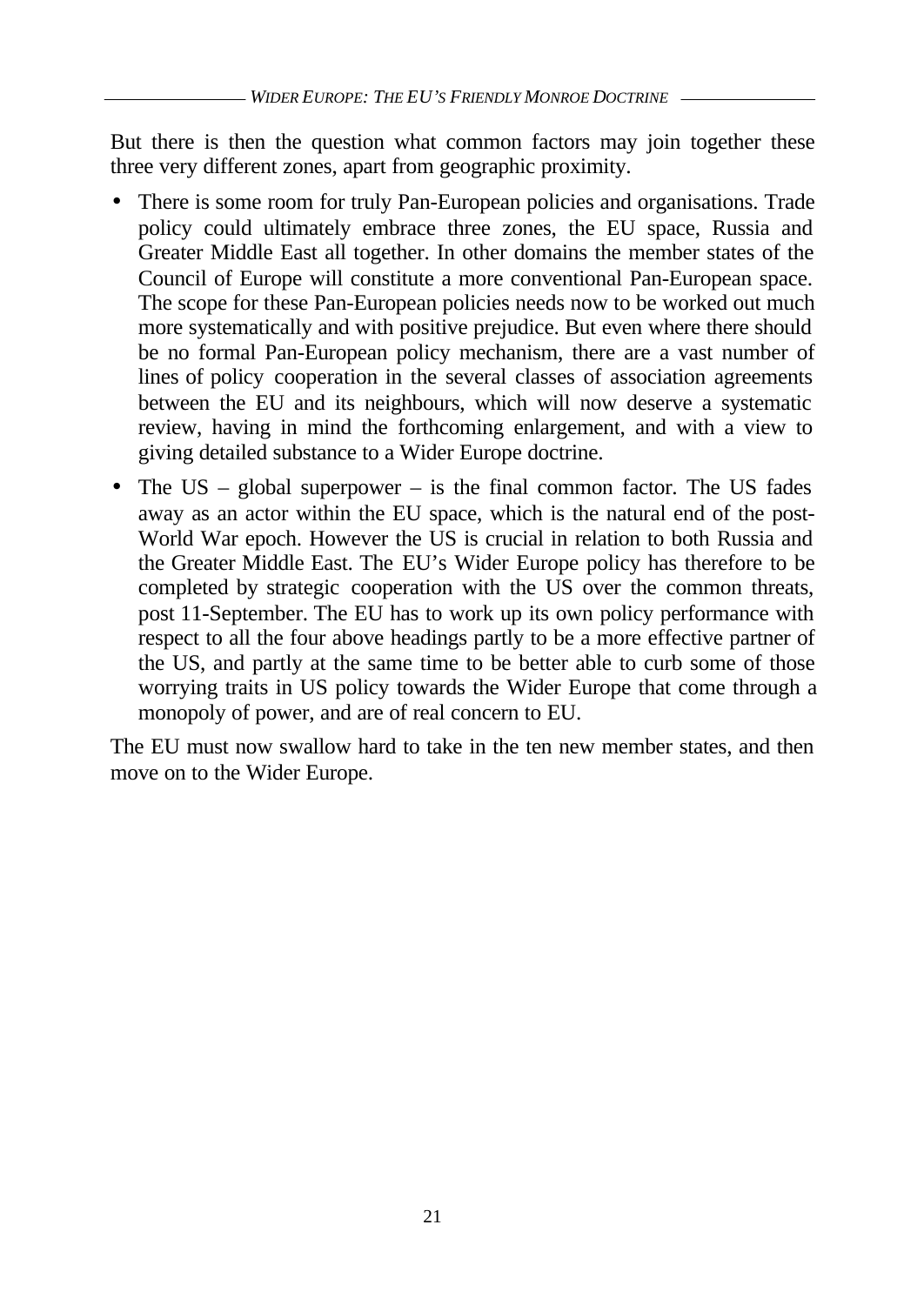### **References**

- Adams, T., M. Emerson, L. Mee and M. Vahl (2002), *Europe's Black Sea Dimension,* CEPS, Brussels.
- Ålands kulturstiftelse (1993), *International Treaties and Documents Concerning Åland Islands, 185b6-1992*, Mariehamn.
- Asmus R. and K. Pollack (2002), 'The New Transatlantic Project a response to Robert Kagan', *Policy Review*, October & November.
- Celac, S., M. Emerson and N. Tocci (2000), *A Stability Pact for the Caucasus,* CEPS, Brussels.
- Coudenhove-Kalergi (1926), *Pan-Europe*, Alfred A. Knopf, New York.
- Emerson, M. (2001), *The Elephant and the Bear: European Union, Russia and their Near Abroads,* CEPS, Brussels.
- Emerson, M., D. Gros and N. Whyte (1999), *The CEPS Plan for the Balkans,* CEPS, Brussels.
- Emerson, M. and N. Tocci (2002), *Cyprus as Lighthouse of the East Mediterranean: Shaping Reunification and EU Accession Together,* CEPS, Brussels.
- Emerson, M., M. Vahl and S. Woolcock (2002), *Navigating by the Stars: Norway, the European Economic Area and the European Union,* CEPS, Brussels.
- Jansson, H. and J. Salminen (eds.) (2001), *The Second Ålands Islands question – autonomy or independence',* Julius Sundblom Memorial Foundation, Mariehamn.
- Kagan, R. (2002), 'Power and Weakness', *Policy Review*, June & July.
- Kirisci, K. (2002), *Justice and Home Affairs in Turkish-EU Relations*, Tesev, Istanbul.
- Tocci, N. (2001), *21st Century Kemalism: Redefining Turkish-EU Relations in the Post-Helsinki Era,* CEPS Working Paper No. 170, CEPS, Brussels.
- Trenin, D. (2001), *The End of EurAsia Russia on the Border between Geopolitics and Globalization*, Carnegie Moscow Center, Moscow.
- United Nations Development Programme (2002), *Arab Human Development Report, 2000*, UNDP, New York.

The CEPS publications above can be obtained from CEPS or downloaded free of charge from www.ceps.be.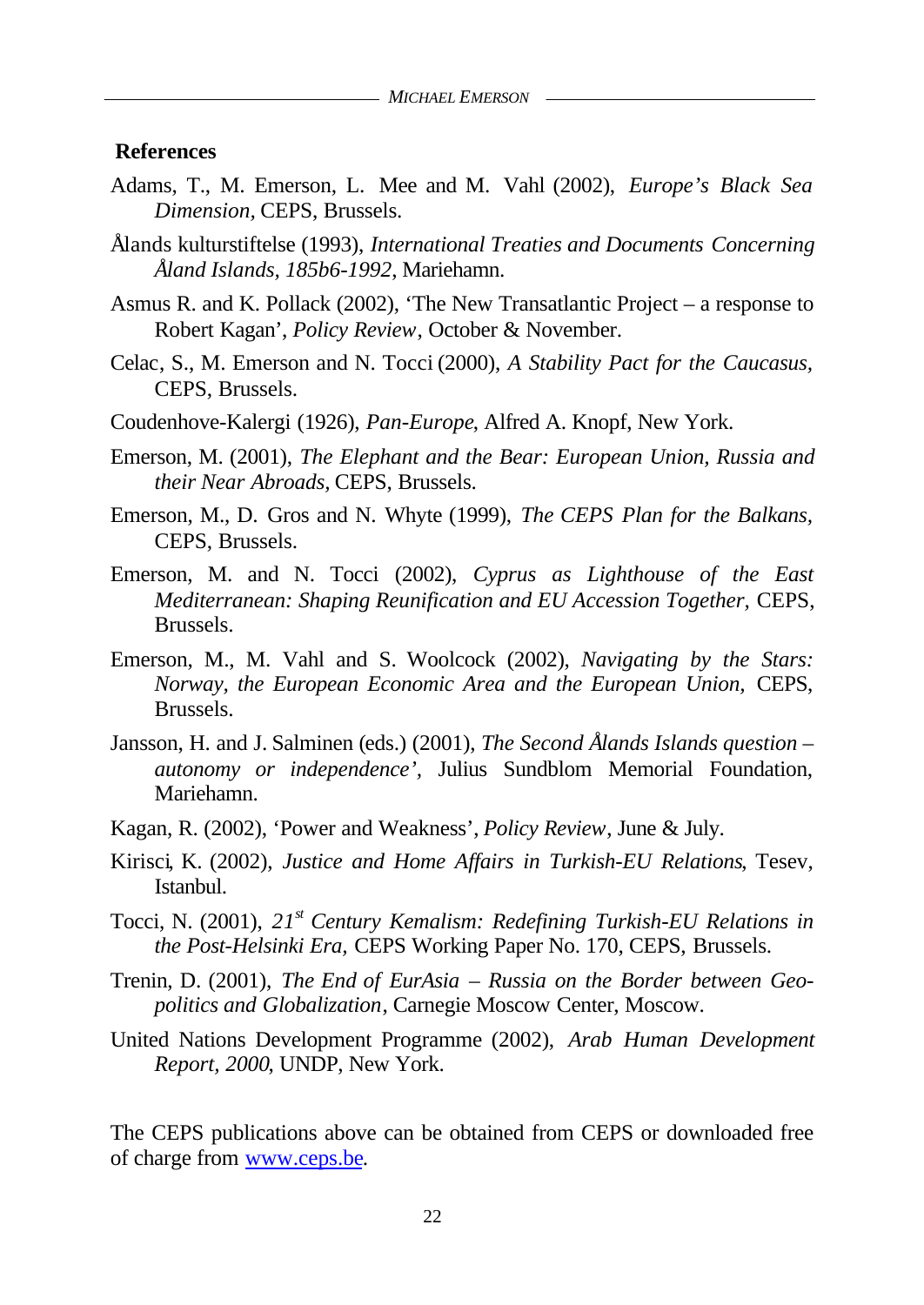# **Annex A**

# **Some notes on the Ålands Island model**

The Åland Islands are an archipelago occupying the narrow straits between Sweden and Finland, with a population today of 26,000.

*History*. For 600 years the Aland Islands were, together with the rest of Finland, part of Sweden. In 1809 Finland, including the Åland Islands, was ceded by Sweden to Russia. In 1854, as part of the Crimean war, the British and French navies attacked and destroyed the Russian fortress on Åland. In the subsequent Treaty of Paris of 1856 *'Sa Majesté l'Empereur de toutes les Russies, pour repondre au désir qui lui a été exprimé par Leurs Majestés la Reine du Royaume Uni de la Grande Bretagne et d'Irlande et l'Empereur des Francais, déclare que les Iles d'Aland ne seront fortifiés, et qu'il n'y sera maintenu ni crée aucun établissement militaire ou naval'.* Åland was thus demilitarised, unlike the rest of Finland.

In 1917, because of instability caused by the Russian revolution, the Åland people took the initiative in November to request secession from Finland to join Sweden, shortly before Finland itself declared its independence from Russia in December. In the winter of 1918 the Swedish army occupied Åland, but withdrew when Finland sent in its troops. However the Åland separatists maintained their campaign, which Sweden supported. Finland refused to accept the demand of secession, but did in 1920 pass an Autonomy Act. On a British initiative the case was brought to the League of Nations. A Committee of Jurists was set to work and they proposed a formula that was adopted unanimously by the Council in June 1921 as a resolution, and had four essential features:

- Sovereignty would remain with Finland.
- Åland would be demilitarised and neutralised, backed by international guarantees.
- Åland autonomy would be constitutionally entrenched.
- The Swedish language would be protected, as also the property rights of the islanders.

The Swedish government greeted the resolution of the Council of the League of Nations with 'profound disappointment'. Its representative went on to say: *'In supporting the cause of the people of the Åland Islands before Europe and the League of Nations, Sweden was not influenced by the desire to increase her territory. She only wished to support noble and just aspirations and to defend the right of an absolutely homogeneous island population to reunite itself to its mother*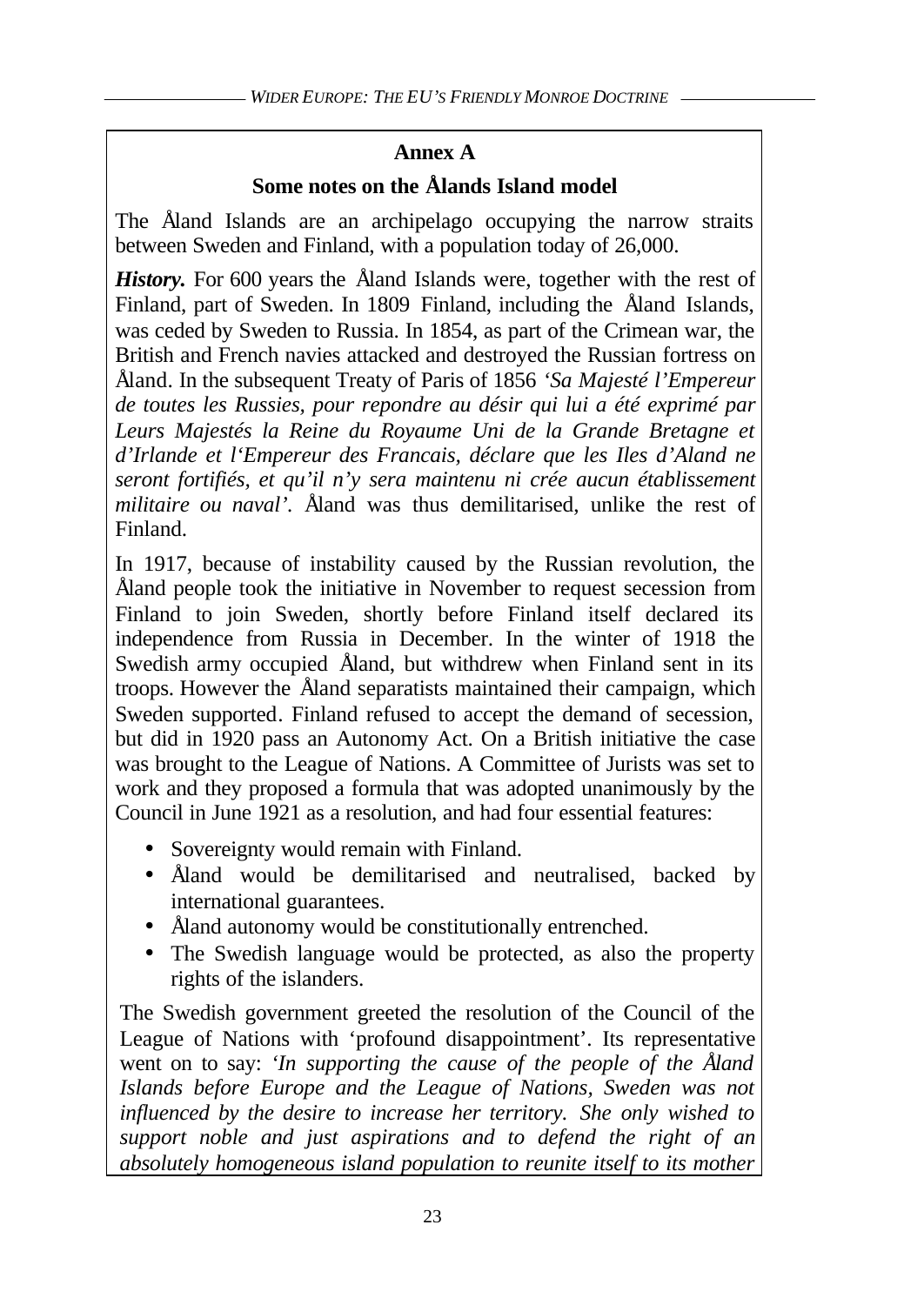*country, from which it had been detached by force, but to which it is still tied by the ties of common origin, a common history and a common national spirit'.* However he ended: *'Sweden is ready loyally to recognise that the decision of the Council has the force given to it by the Covenant'*, thus inaugurating maybe the first example of post-modern conflict resolution.

The Autonomy Act of 1920 was updated by new acts in 1951 and 1991, and the special status of Ålands was also further entrenched in Finland's Treaty of Accession to the EU in 1994.

*Kompetenz Katalog.* The 1951 Autonomy Act gives the following competences to Åland:

- Ålands Flag and use thereof;
- Municipal government affairs;
- Public order and security:
- Real estate affairs, building regulations, nature, environment;
- Education, sport, culture;
- Public health, social welfare and employment;
- Hunting, fishing, farming and forestry;
- Postal services (own stamps), telecommunications;
- Industry, trade and mineral resources;
- Right to levy additional income and excise and other taxes;
- An equalisation procedure calculates the amount of tax revenues collected by the central Finnish government that are ceded to Åland.

*Foreign policy Treaties of Finland.* If a Treaty entered into by Finland is to apply to Åland, the authorities of the Islands have to give their consent.

*Regional citizenship, right of domicile.* This may be granted by the Åland authorities according to the following criteria:

- Descendant of someone with right of domicile, or
- Five years residence and
- Knowledge of Swedish language.

Only persons with right of domicile can acquire property, be a civil servant or exercise various trades and professions.

Passports carry the triple identification: European Union, Finland and Åland.

*Source: 'International Treaties and Documents Concerning Åland Islands, 1856- 1992'*, Ålands kulturstiftelse, Mariehamn, 1993.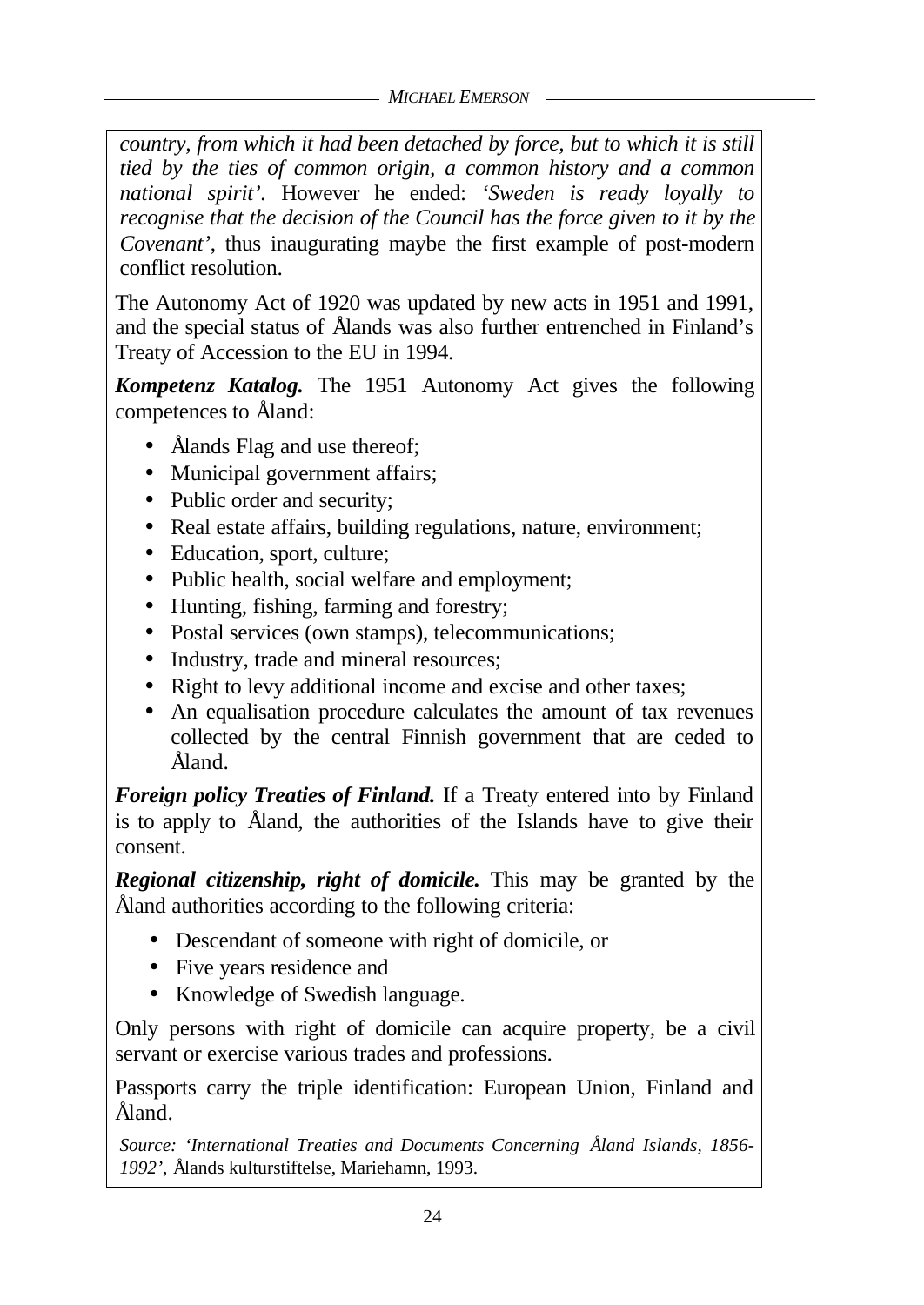# **Annex B**

# **Convention concerning the non-fortification and neutralisation of the Åland Islands, adopted by the League of Nations, 20 October 1921 (extracts)**

# *Article 7*

En vue de donner efficacité à la garantie prévue dans le préambule de la présente Convention, le Hautes parties Contractantes s'adresseront, soit individuellement soit conjointement, au Conseil de la Société des Nations, afin qu'il décide des mesures à prendre soit pour assurer le maintien des dispositions de cette convention, soit pour en réprimer la violation.

Les Hautes Parties Contractantes s'engagent à contribuer aux mesures que le Conseil de la Société des nations décidera à cet effet.

….

Si l'unanimité ne peut pas se former, chacun des Hautes parties Contractantes sera autorisé à prendre les mesures que le Conseil aurait recommandés à la majorité des deux tiers ….

Dans le cas ou la neutralité de la zone serait mise en péril par un coup de main dirigé soudainement, soit contre les îles d'Åland, soit à travers celles-ci contre la territoire finlandaise, la Finlande prendra les mesures nécessaires dans la zone pour contenir et repousser l'agresseur …..

La Finlande devra en référer immédiatement au Conseil.

*Source: 'International Treaties and Documents Concerning Åland Islands, 1856-1992'*, Ålands kulturstiftelse, Mariehamn, 1993.